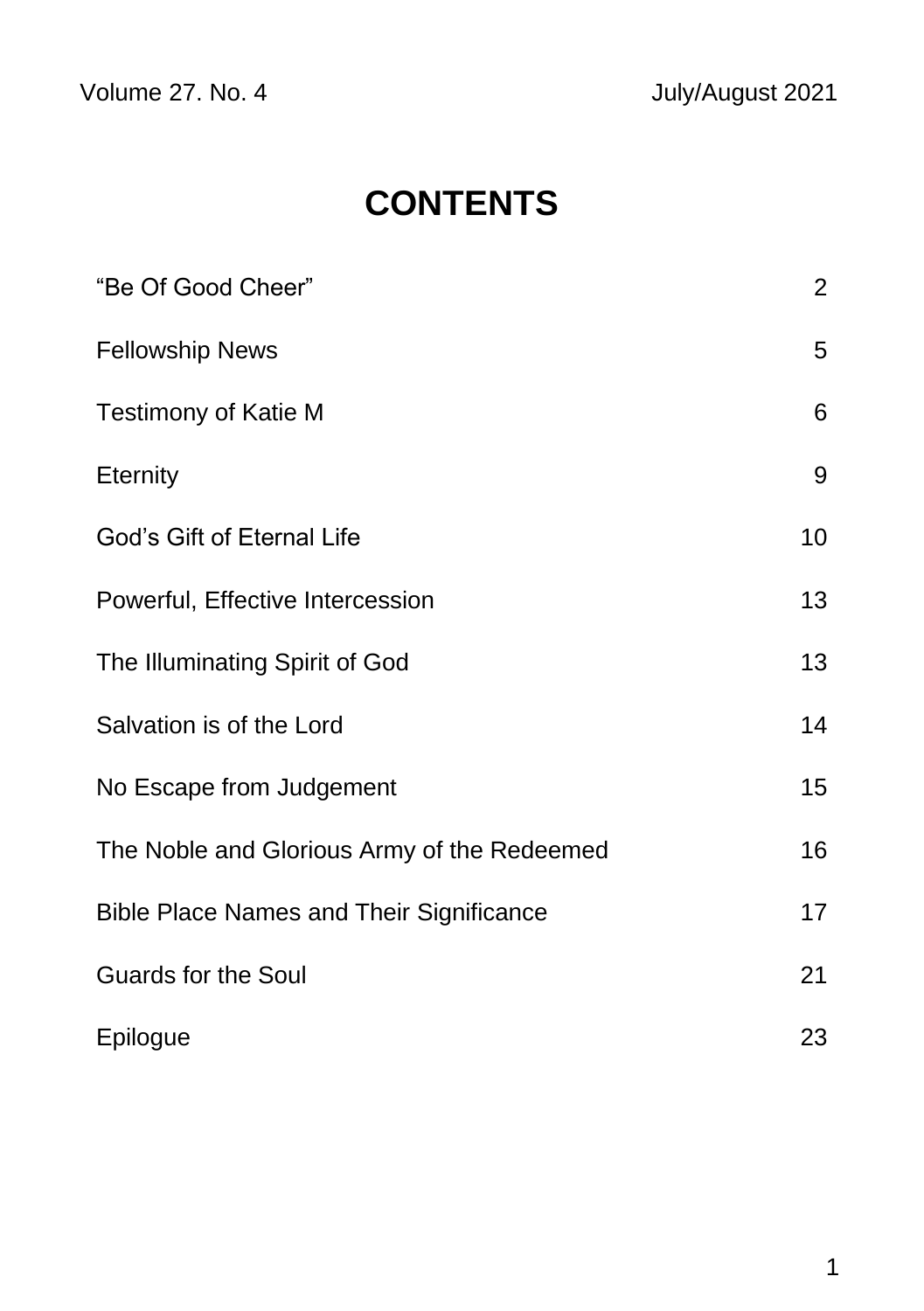## **"BE OF GOOD CHEER"**

### **Malcolm Watts**

Dr. John Henry Jowett, the well-known preacher, was in Birmingham one miserable morning when the dirty snow was melting in the streets and a thick November fog was possessing the whole city. He met an acquaintance who that day was suffering quite badly from depression. "I feel", the man said, "so very depressed; my feelings are gloomy; I feel as though my Lord were far away." Dr. Jowett listened sympathetically and then he said, "Do you think the Welsh water is running into our town today? Has the supply from the Welsh hills been stopped? The day is gloomy enough, the fog is about, and the atmosphere is certainly chilly, but the water from the Welsh hills is flowing into the city quite as abundantly as it will do on the sunniest day in June! The fog in Birmingham will not check the gracious supply from the hills!" He meant, of course, that the supply of comfort and grace through God's Word is unaffected by the changes around and within. That river flows even on the darkest of days.

> "From the throne of God there springs A pure, a crystal stream: Life, and peace, and joy it brings To His Jerusalem:

Rivers of refreshing grace Through the sacred city flow, Watering all the hallowed place Where God resides below."

Sometimes things do look fairly bleak and dismal but we ought never to forget the consolation and encouragement which are in God's Word. What does the Scripture say? "Heaviness in the heart of man maketh it stoop: but **a good word** maketh it glad." (Proverbs12:25).

This verse deserves more than a passing thought. "A good word", as one commentator so rightly observes, "is wider than the good news which would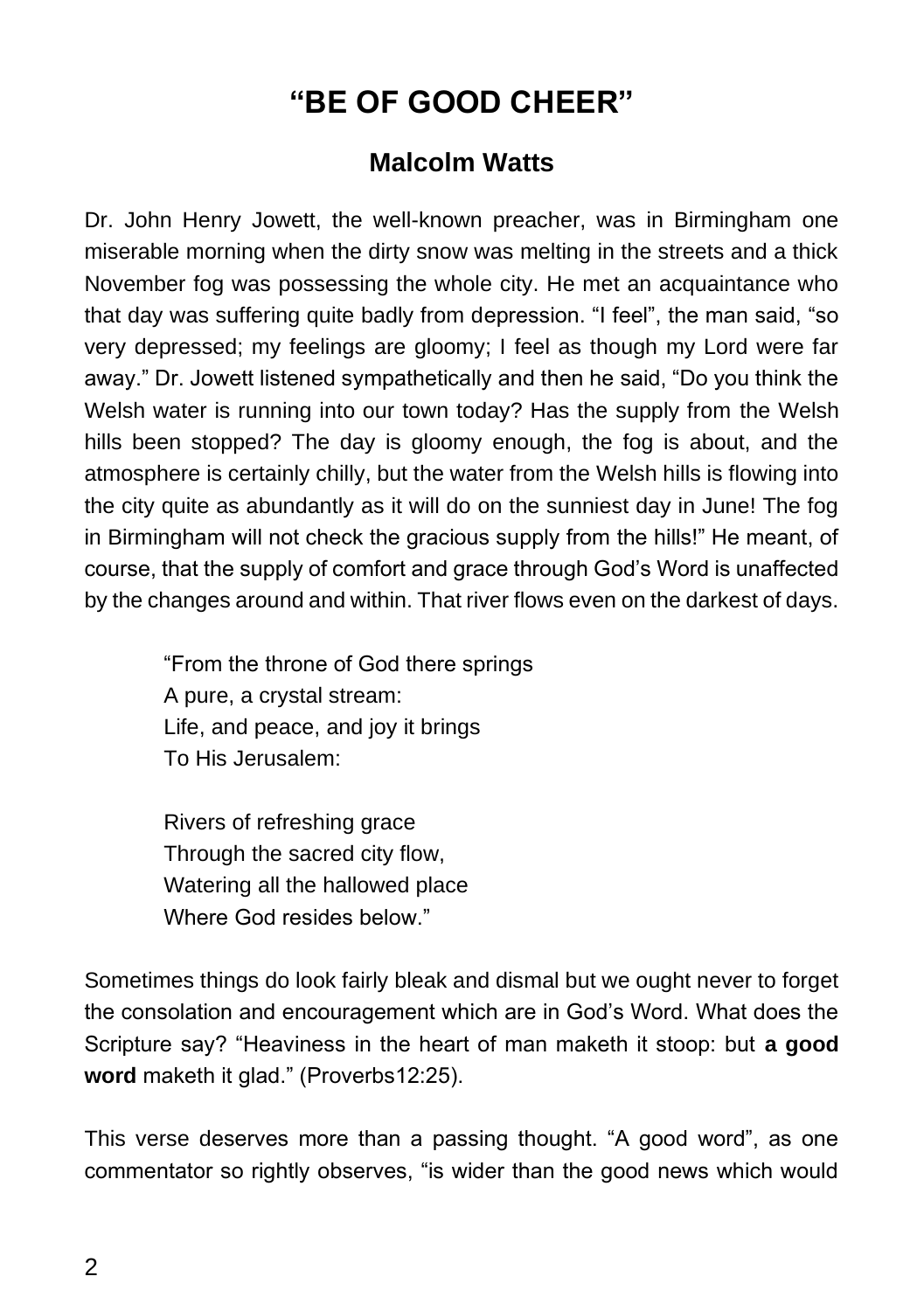remove the cause of the anxiety but is not always possible; a good word gives courage to face it."

When here upon earth, the Lord Jesus spoke many a good word when ministering to those who were bowed down with care and in the depths of sorrow. I notice, however, that on three occasions He used a very special and very gracious exhortation. He said: "Be of good cheer." (Matt. 9:2; Mk. 6:50; Jn. 16:33).

There is something for us here, whatever our condition may be.

#### **1. A good word to those disturbed by SIN.**

Make no mistake about it; sin is like a sore and cruel "sting", piercing the spirit and causing terrible hurt and sorrow (1 Cor 15:56). The sense of guilt can be agony. Cain, suffering it, cried out: "My iniquity is greater than I can bear (Gen 4:13, marginal reading). Judas, when he realized the fatal effects of his transgression, experienced such trouble of spirit as terminated in despair. "I have sinned", he said, then he "hanged himself" (Mt 27: 4,5). Men, when they begin to feel their sins, know the pangs and terrors of a wounded conscience. In one of his sermons, Thomas Manton accurately described this wretched state: – "We think a man in a fever is in a miserable condition, who hath little rest day or night: but alas! feverish flames are nothing to the scorchings of conscience, and the fearful apprehensions of divine wrath: they that are under these are miserable indeed, because the pains of hell do compass them round about, and wherever they go, they carry their own hell along with them."

There was a poor man brought to the Lord Jesus. Though stricken with palsy, his sins caused him most pain. As the Saviour looked on him, He saw all the guilt and anguish of his heart, and mercy moved Him to speak words of comfort and peace. As we hear them once again, let us remember that the pardon of our sins is the greatest comfort of all. The Lord said to him: "Son, **be of good cheer**; thy sins be forgiven thee." (Mt 9:2).

#### **2. A good word to those disturbed by FEAR.**

I do not refer here to that fear which God has implanted within us to guard us from the various dangers and miseries of this life, but I have in mind that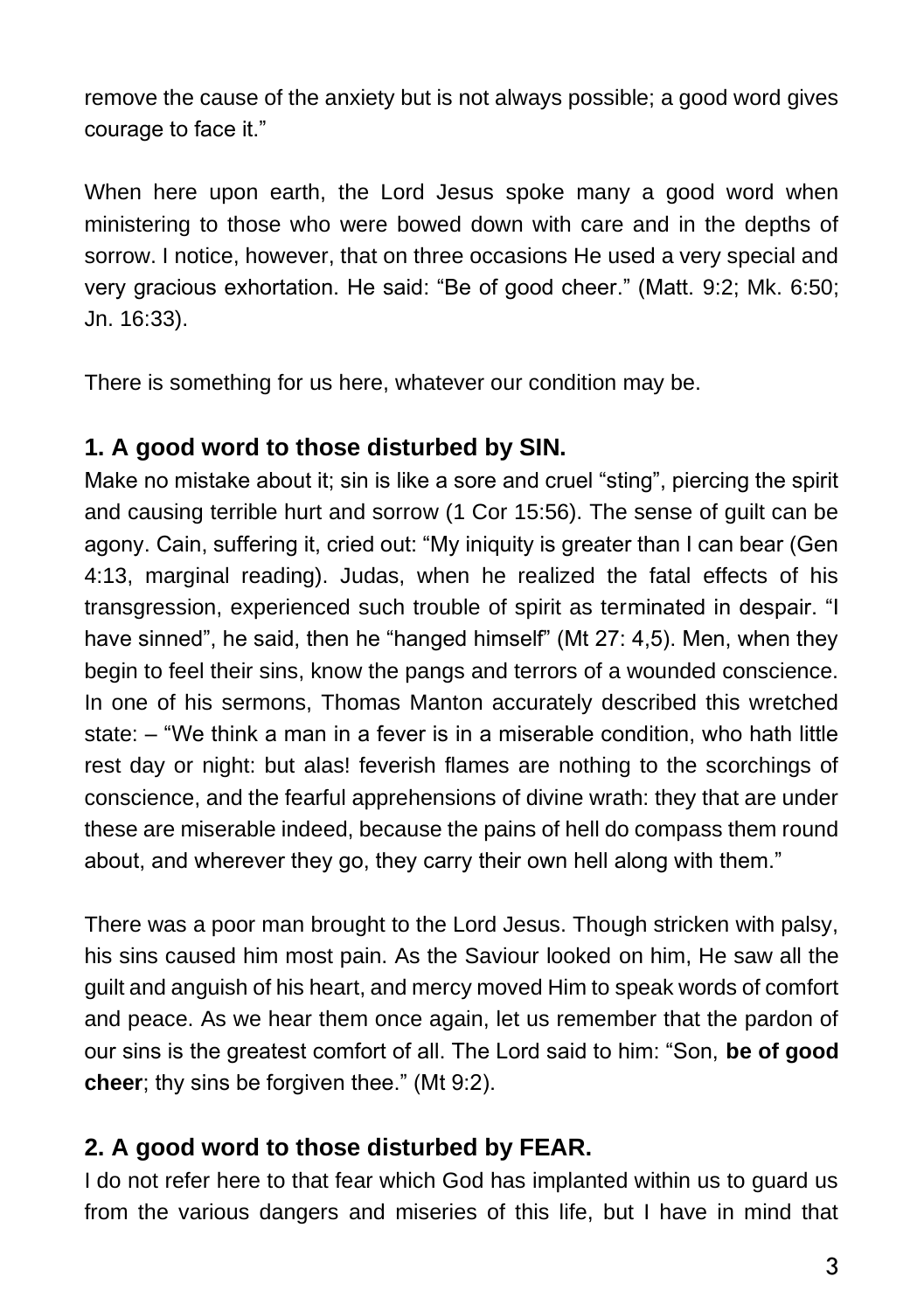unreasonable fear of things which often rises to an excessive degree and makes life unbearable. This is the fear which Isaac Watts called "the tyrantpassion". It may be that you are oppressed and tormented by such a fear. The precise nature of it I do not know. It could be the fear of a person. It could be the fear of some circumstance. A great many people have the fear of the unknown. The fear of death is perhaps most common. The list seems endless. There are so many fears which can possess our hearts. David could speak of "all my fears" (Ps 34:4).

Comfort and relief can only come when Jesus draws near and proclaims Himself to our souls. This was what the disciples learned when that storm came to Gennesaret and their little boat was threatened by every blast of wind and every raging wave. The most terrible thing that night was seeing the form of something, or someone, coming towards them. "They supposed it had been a spirit, and cried out: for they all saw him, and were troubled." But it was then, when their fears had risen to such a pitch, that the Lord made Himself known to them, and His voice – the voice they knew and loved so very much (Jn 10:3,4; Song 2:8) – banished the fear from their hearts. "Immediately He talked with them, and saith unto them, **Be of good cheer**: it is I; be not afraid." (Mk 6:50).

Even so today: to know His presence is enough. "I will fear no evil: for Thou art with me" (Ps 23:4).

#### **3. A good word to those disturbed by TROUBLE.**

None of us can claim an immunity from that. "Man is born unto trouble as the sparks fly upward" (Job 5:7) – "So many are they, so thick and so fast does one follow another." (Matthew Henry)

To those in trouble, the Lord Jesus says: "In the world ye shall have tribulation: but **be of good cheer**: I have overcome the world." (Jn 16:33). He claims a power infinitely superior to anything and everything in this world and He promises to His people His all-powerful help. With Christ as our Saviour and Supporter, we are able to cope with the greatest of life's problems and triumph over them all. "We are more than conquerors through Him that loved us." (Rom 8:37).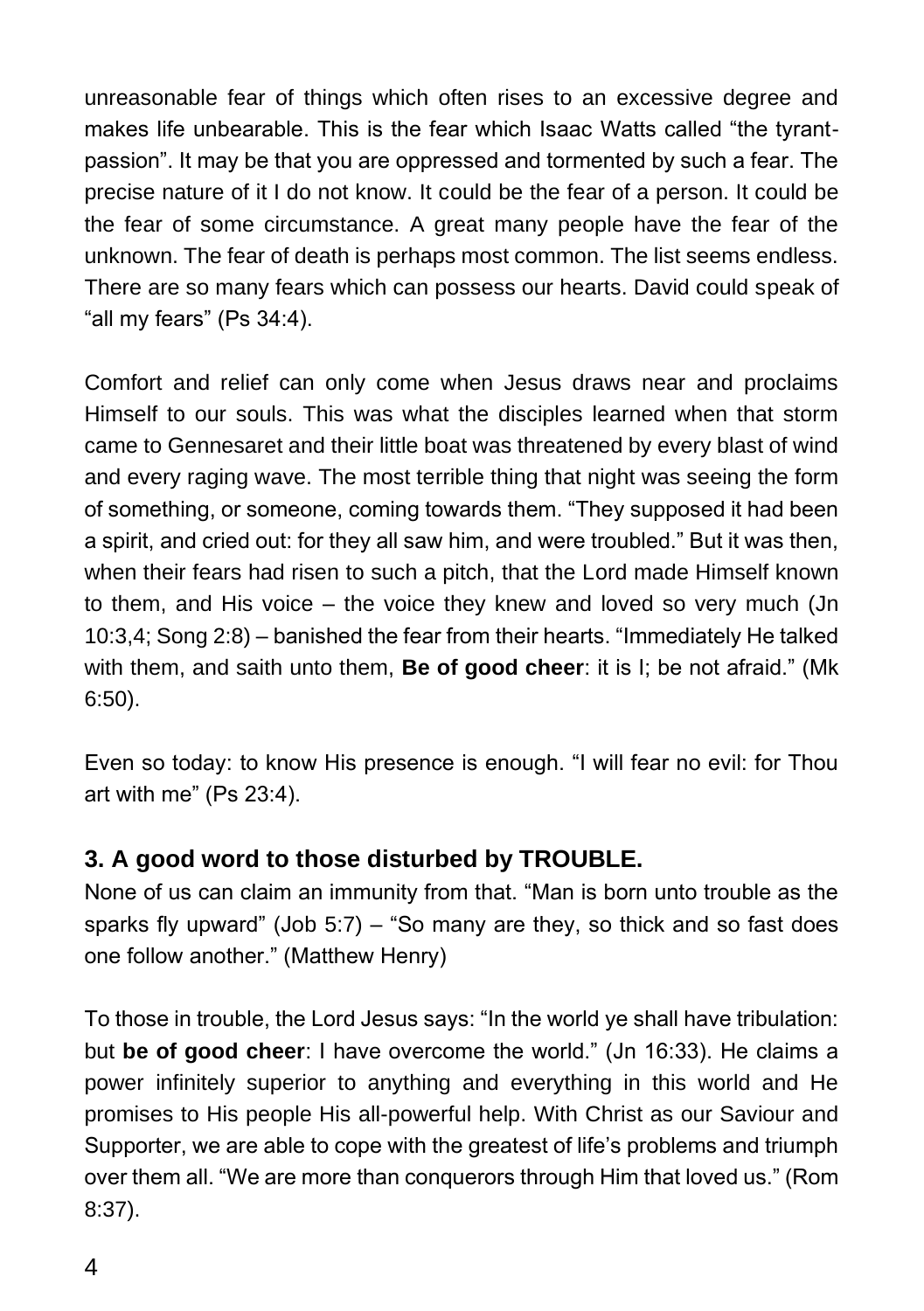Are you cast down for some reason? I would bring you a word from the Lord – "Be of good cheer!"

## **FELLOWSHIP NEWS**

#### **Liz Storey**

It was a great encouragement and a blessing to witness the Baptism and receiving into Membership of Katie M on 2 May and to hear her testimony of the Lord's dealings with her. We assure Katie of our continued prayers for her as she seeks to follow the Lord and serve Him in the days ahead.

The Church has been much in prayer about the Youth Work and the current needs we have for both teachers and helpers. The Seniors have been meeting regularly again in person since 9 May. Please pray for Paul, Tom & Pauline, Susan and Jo B as they plan this group for the remainder of the term. Nathan and Jo T have taught the Primary age group children from within the fellowship on a few occasions this term, and we continue to pray that the Lord will provide for every need in the Youth Work so that we will be able to invite others from the locality in the days to come.

We are thankful to the Lord that after a long period of not being able to observe the Lord's Supper, we were able, under Government guidelines regarding Covid, to meet around the Lord's Table again on 23 May. Although the virus still restricts some of our endeavours as a Church, we are thankful for the Lord's preserving of us as a congregation, the improvement in the general situation in our county and the many vaccinations now given.

Much in our prayers is the need for a future Pastor for our Church. With this in mind, we met together via Zoom for a special evening of prayer on Thursday 10 June. The prayers offered acknowledged our need for the Lord's guidance in this very important matter, that He would lead us and direct us to a man of His choosing. We acknowledge, however, the Lord's goodness to us as a fellowship, in providing good and faithful men to minister to us, while we wait on Him to answer our prayers.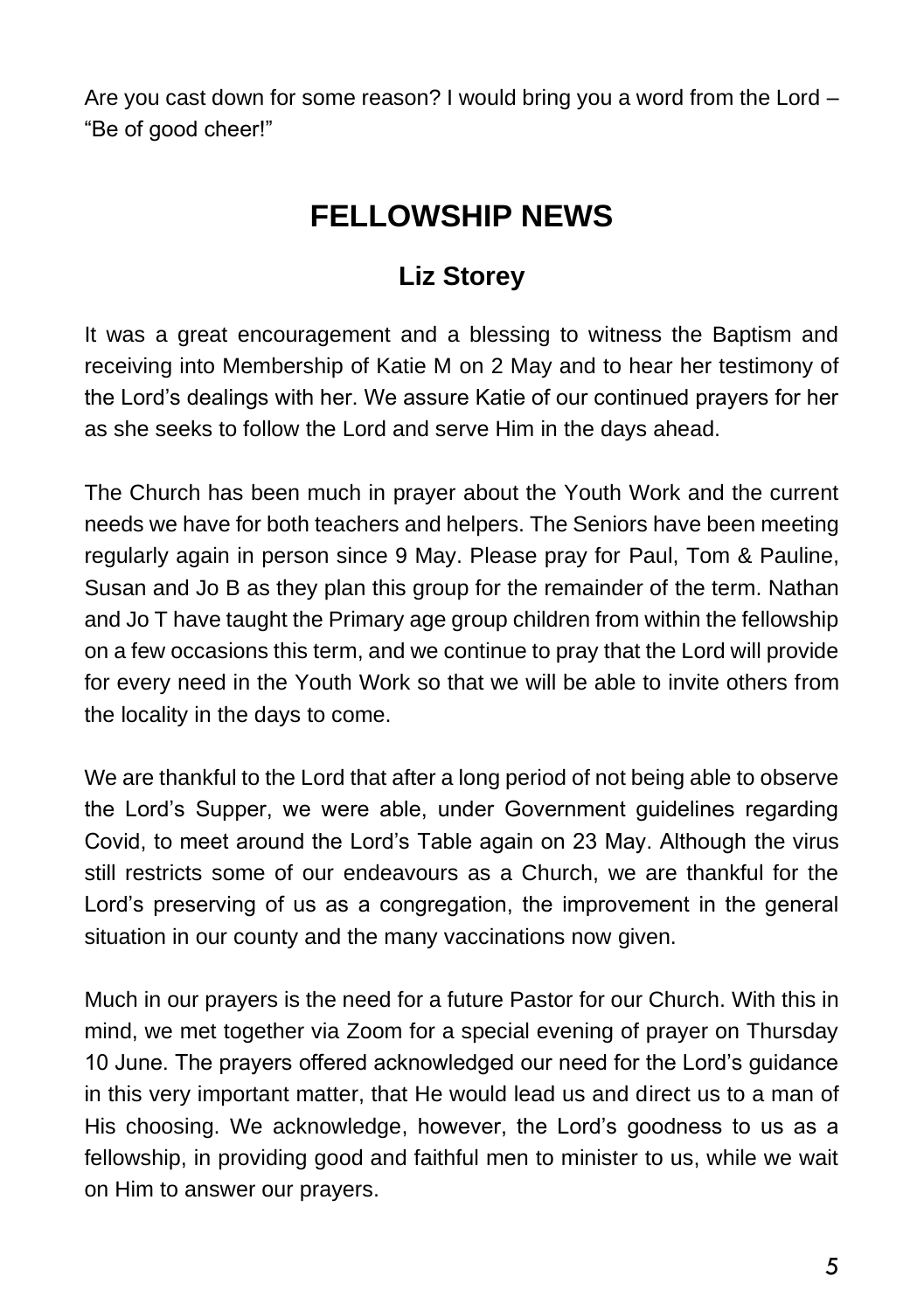The marriage of Neil B and Miriam P will take place, God willing, on Saturday 21 August, at Beacon Park Baptist Church in Plymouth. We rejoice with them that the Lord has brought them together in His perfect time and we pray that the Lord would richly bless them as they begin married life together, to His glory.

We continue to pray very much for Jenni T's father who was recently involved in a motorbike accident, sustaining serious injuries. Our thoughts and prayers are with him, and all the family at this time, that a good recovery will be made, and that they will know the nearness of the Saviour at this concerning time.

## **TESTIMONY OF KATIE M, AT THE BAPTISING SERVICE ON 2 MAY 2021**

I have had the blessing of growing up in a Christian home and attending this church every Sunday. God has always had a place in my home, and therefore I have always been aware of Him in my life. I do not ever remember rejecting the idea of God. I always had a belief that He existed. but for a lot of my early childhood, up until the age of 11, His existence didn't have any real meaning or significance to me.

However, from growing up in the Church and in the Youth Work, I gained a lot of knowledge about the Bible and I was aware of the spiritual meanings behind many of the stories, but I never thought that it had anything particular to do with me. So, although aware of Christ's sacrifice on the cross, it didn't affect me personally, and in my heart.

God and Church were very normal in my family, but I knew that the overriding majority of people did not believe in Him or meet up to worship Him. I confess I didn't find coming to Church particularly interesting, mainly because it wasn't the cool thing to do and it meant me having to turn down parties and other events on Sundays, which was disappointing and somewhat frustrating (I am now very grateful to my parents for creating in me the biblical habit of keeping holy the Lord's Day.)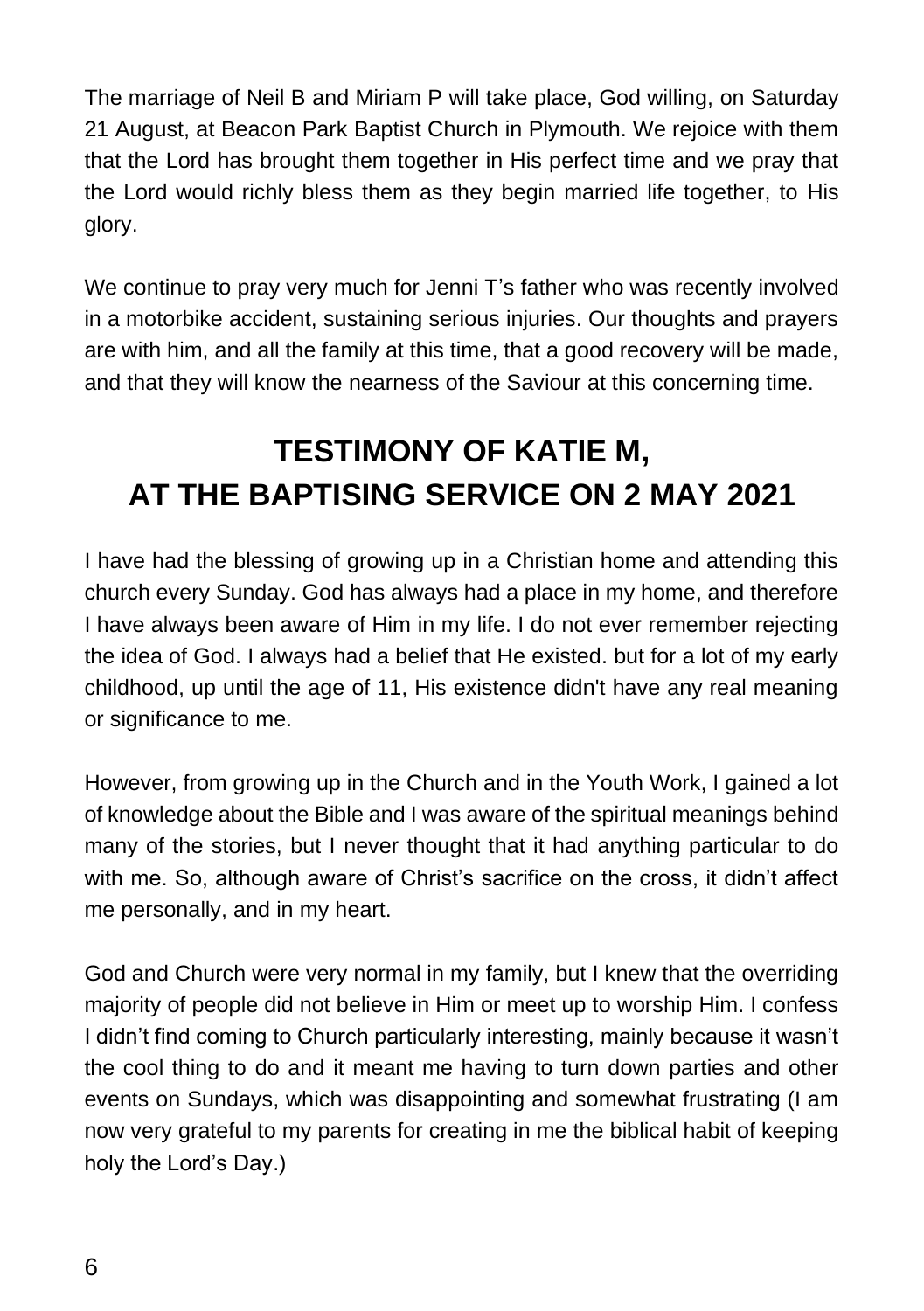It was when I was about 11 years old that God first started His work in me. I started to listen attentively to the preaching and I tried to understand the deeper meanings of God's Word and the relevance of it to me and to my life.

I recall at Juniors on a Friday night that the talk given was often focused on God's punishment of sin and the danger of rejecting Christ, the only Saviour of sinners. These truths God impressed upon my heart, opening the eyes of my understanding for the first time to my sin and my unworthiness.

At this time in my life, I remember lying in bed terrified that God was going to take away my life and then that would be it, I wouldn't be ready, and I would spend eternity without God.

I knew God had the power to take my life. I knew too that eternity was real enough. At last, it seemed, I was finally taking God's Word to heart. Tomorrow had not been promised to me, and I was becoming very aware that I had most certainly fallen short of the glory of God.

I knew that if I were to meet God, I would have nothing to say to Him, either to explain my sin or to excuse it.

One night, I remember being very troubled by the thought that I wasn't included in God's eternal plan of salvation and that therefore I would never be one of His children. I went to my mum crying and in great distress. She was able to comfort me and to reassure me, telling me that God would never reject me if I came to Him sincerely and wholeheartedly through the Saviour, our Lord Jesus Christ.

God used her words to turn my crippling fear into desire and into hope. A short while after this, I spoke to my mum again, only this time I remember saying to her how amazing it must be to walk with God. Without doubt, it seemed that God was working in my heart, creating a desire for Him and His salvation.

That year we went and bought notebooks and I started noting down the messages given at the youth meetings, after which I began taking notes of the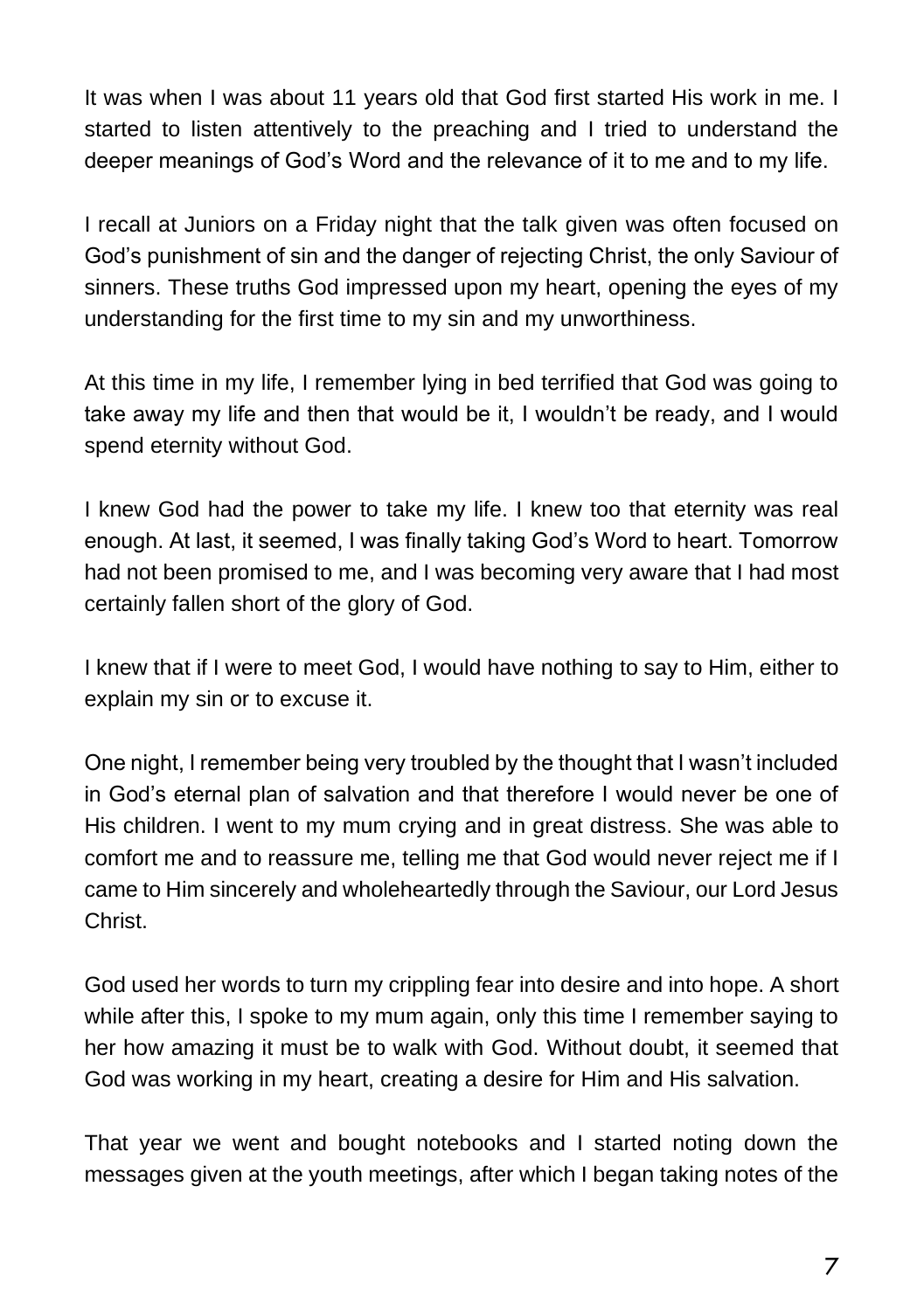sermons preached in the Church. I learnt - and continue to learn - so much about becoming and being a Christian and my Saviour, the Lord Jesus Christ.

It was about that time that I asked for Discipleship Classes and I attended these with Pastor Watts. But life became very busy, so we didn't move on to Baptismal Classes, yet God still kept the flame alight within me.

Sadly, in 2018, for no particular reason, I started to wander away from the Lord. I didn't have a stable friendship group and was trying to fit in with various groups at school and attending their clubs. I became a "people-pleaser" constantly striving for these girls' love and friendship. In actual fact, I was trying to fit into the world, and, in trying to do this, completely hid from others the fact that I went to church.

Some of the friendships made were quite destructive, but I still kept pushing, desperately trying to be accepted. Looking back now, I wonder how I ever thought I could be accepted in this world when God had made me not for this world, but for Himself and for heaven. Then it was that I lost my grandma, who was a beautiful believer. I felt God had shown me the world, and He had also shown me the path I could and should now take.

I felt so lost at that time. I spoke to Andrew W at the Summer Camp and he reminded me to keep the flame of my belief and desire burning. God had obviously not left me.

Then, on New Year's Eve, the sermon preached at the evening service was to not let another year go by continuing to live in sin and unbelief. God seemed to touch my heart again and I promised Him in prayer that I would not wander another year, that I would work purposefully on my faith again.

At the beginning of 2019, I found myself somewhat confused, struggling with knowing whether or not I was now saved but very much basing my faith on my emotions and feelings. Then, at Senior Camp, a strong fire of hope and faith burned once again in me. I just knew that I was no longer relying on my parents' faith and I found the joy of God for myself, in personal experience.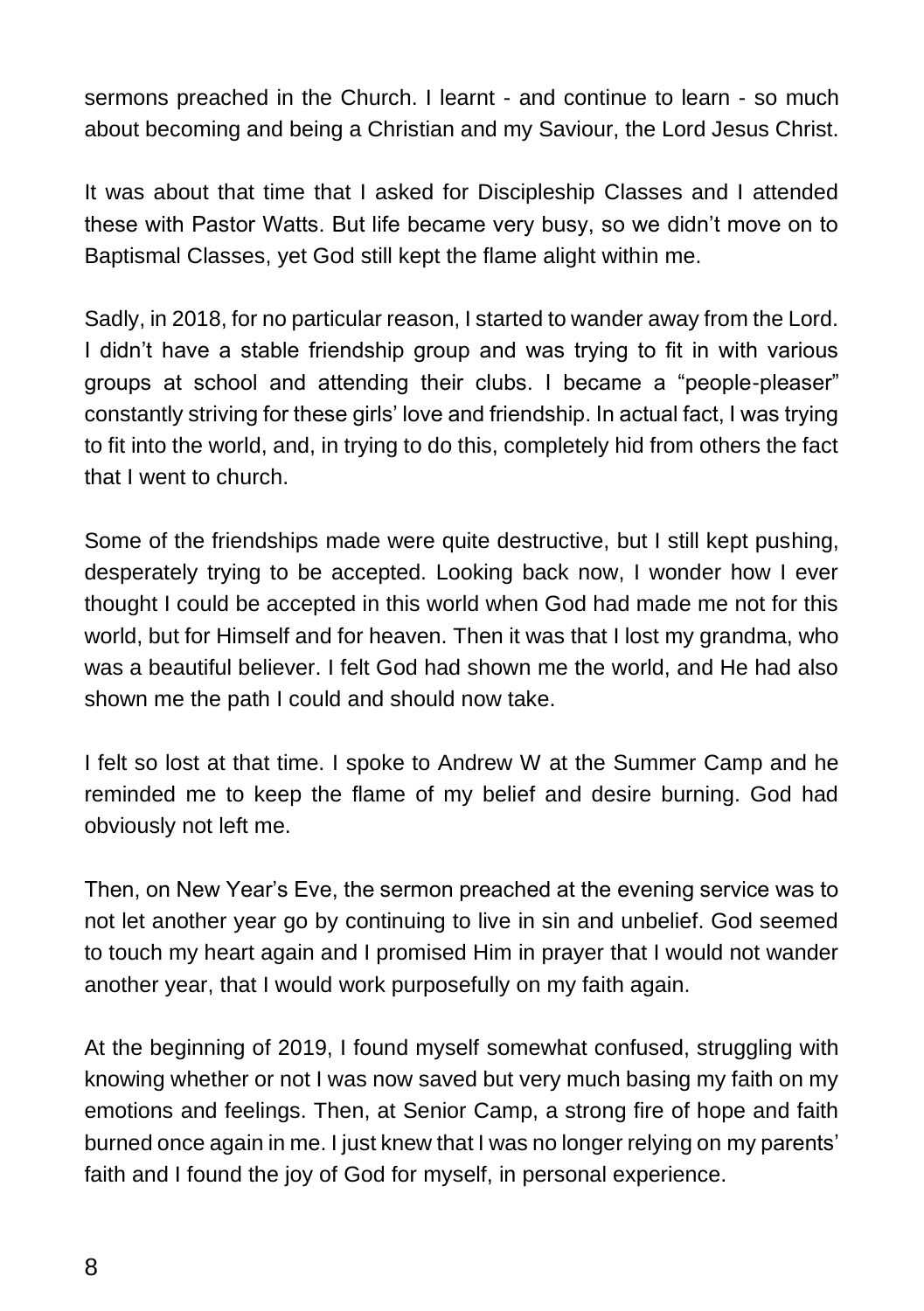One Lord's Day in September, Pastor Watts delivered a sermon to the effect that we must not let Christ "pass by", because it just might be the last time He makes His presence and love known to us. This was around the anniversary of my grandma's death, so God was teaching me the preciousness of each day and the need to be sure that I was right with Him. At the end of the sermon when Pastor was praying, I called to God from my heart, pleading with Him not to pass by me, but rather to save me. On returning home later that evening, I prayed the same prayer; and I believe and know that that night the Lord answered my prayer and saved me from sin and from terrible judgement.

I can't really answer the question, How did I know that I was saved? but I just know that the following week God gave me such joy and peace, that it could only have come from Him.

He taught me in my mind and in my heart that the reason I felt as I did was because He had wonderfully answered my prayer. I am so thankful to the Lord for His kindness and goodness to me that week.

I began and completed Baptismal Classes with Pastor Watts and, although the virus and the subsequent lockdowns delayed my testifying of my faith before you all, yet it was during these difficult times that I began living for my Saviour. As Dan Tribe put it a few weeks ago, once dead in sin, I felt, in all my trials, what it was to be alive in Christ; and the Lord opened up to me the unsurpassed beauty of His Word and the excellence and the loveliness of His Son.

In the words of Psalm 9, and verse 1, "I will praise thee, O Lord, with my whole heart; I will shew forth all thy marvellous works."

### **ETERNITY**

"Suppose a little bird is set," says an old writer, "to remove this globe by taking from it one grain of sand at a time, and to come only once in a thousand years. She takes her first grain, and away she flies on her long and weary course; and long, long, are the days ere she returns again. It will doubtless seem to many as if she would never return; but when a thousand years have rolled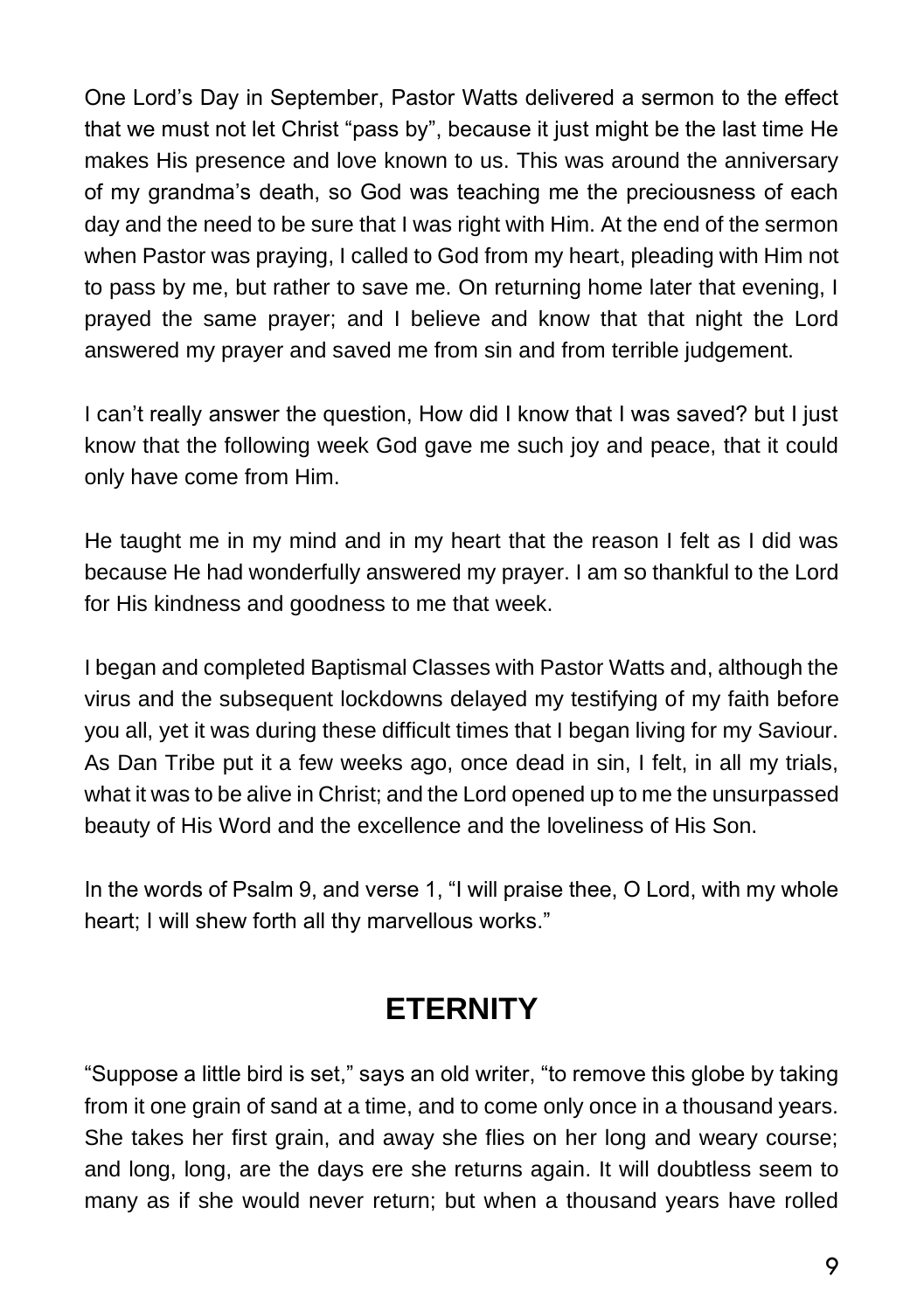away she comes panting back for one more grain of sand, and this globe is again lessened by just one grain of its almost countless sands. So the work goes on; so eternity wears away – only it does not exhaust itself a particle. That little bird will one day have finished her task, and the last sand will have been taken away, *but even then eternity will have only begun. Its sands are never to be exhausted.* 

Taking up again our figure of the little bird removing the sands of our globe, we may extend it, and suppose that after she had finished this world she takes up successively the other planets of our system – Mercury, Venus, Mars, Jupiter, and Saturn, each and all on the same law – one grain each thousand years; and when these are all exhausted then the sun, and then each of the fixed stars, until the hundreds of thousands of those stupendous orbs are all removed and gone. *But even then eternity is not exhausted. We have not yet even an approximation towards its end. End! There is no end!*

*That poor little bird makes progress. Though exceedingly slow, she will one day have done her appointed task - but she will not even then have come any nearer to the end of eternity.* 

*Eternity – Who can comprehend it?"*

## **GOD'S GIFT OF ETERNAL LIFE**

Janet Macpherson, a poor widow, lived far away in the north of Scotland. She had no family, only a son who had gone abroad, and it was years since she had heard anything from him.

She had many and various needs, and her great poverty made life unbearably difficult.

One day the postman knocked at her door. She was very surprised, for it was six or seven years since any letter had come for her, but that morning a foreign letter was put into her hand.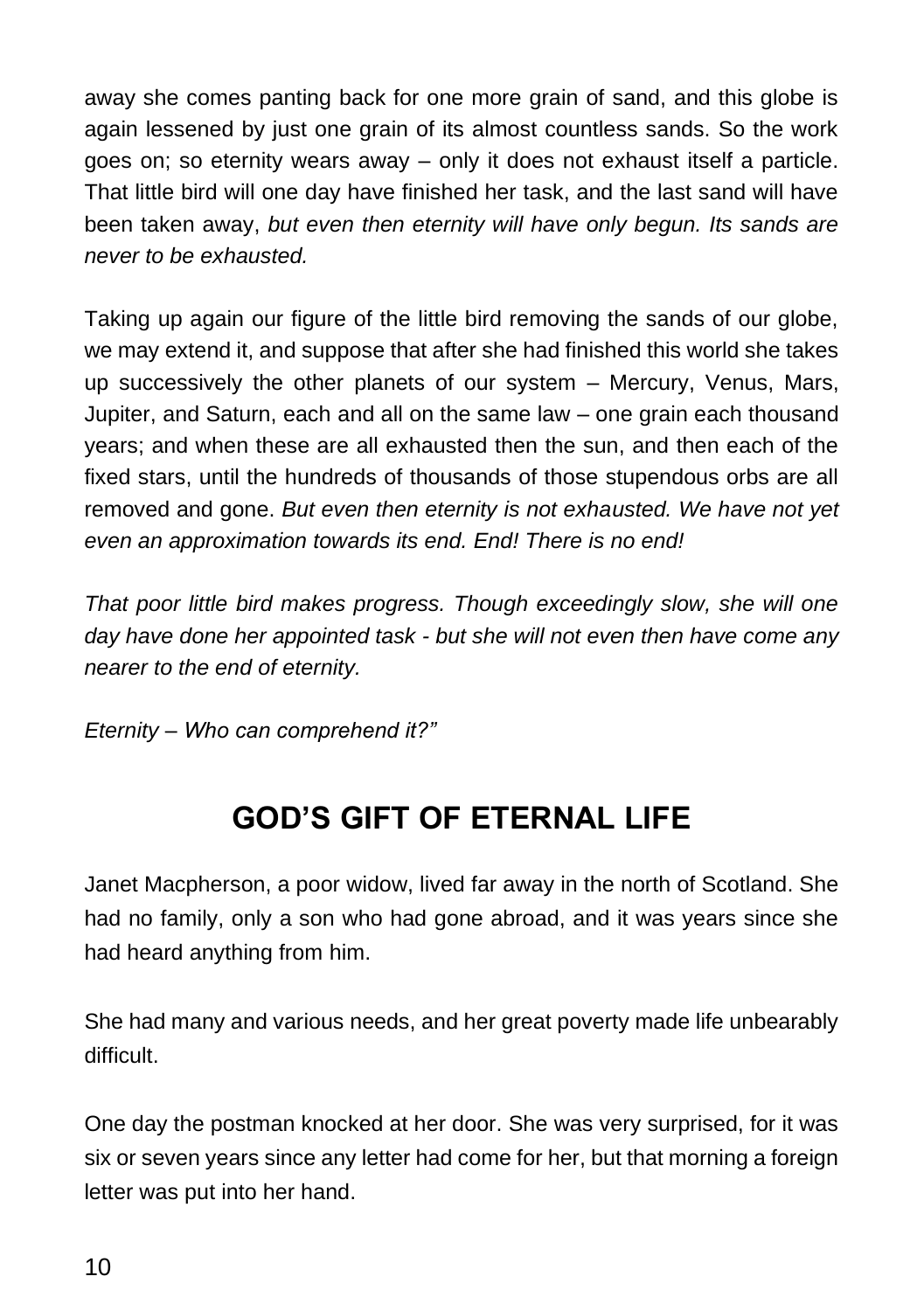She opened it eagerly, the more so on realising it was from her son, and she so carefully read every single word of it. Her son, apparently, was doing well in a distant land; and he told his mother no longer to worry about her situation. He promised to send her money to supply her every need and this for the rest of her life.

Her joy filled her heart and soon the letter was quite worn out with her reading it again and again.

Another letter, and then another came, each saying much the same thing. She could not help telling her friends and neighbours, who rejoiced with her over the news.

She put the letters carefully away.

Rent day was approaching. She paid her rent half-yearly, and she had no money to pay for it. Each day she looked out for the postman, wondering if there would be something for her from overseas. But day by day the postman passed her door without stopping.

What could it mean? She took out the letters once again and read their content. "I will pay your rent." That is what her son had written. His words were clear enough, but where was the fulfilment of his promise? Where was the money?

Rent day came. She explained her predicament to her landlord, telling him she expected the money every hour. He promised to wait, but many days came and went. She decided something had to be done. She must leave her house and sell all of her treasured possessions to pay her landlord. Then, there was nothing for it, but she must go to the workhouse.

"If only Jem knew", she kept saying to herself. "What can it mean? He *promised* to pay."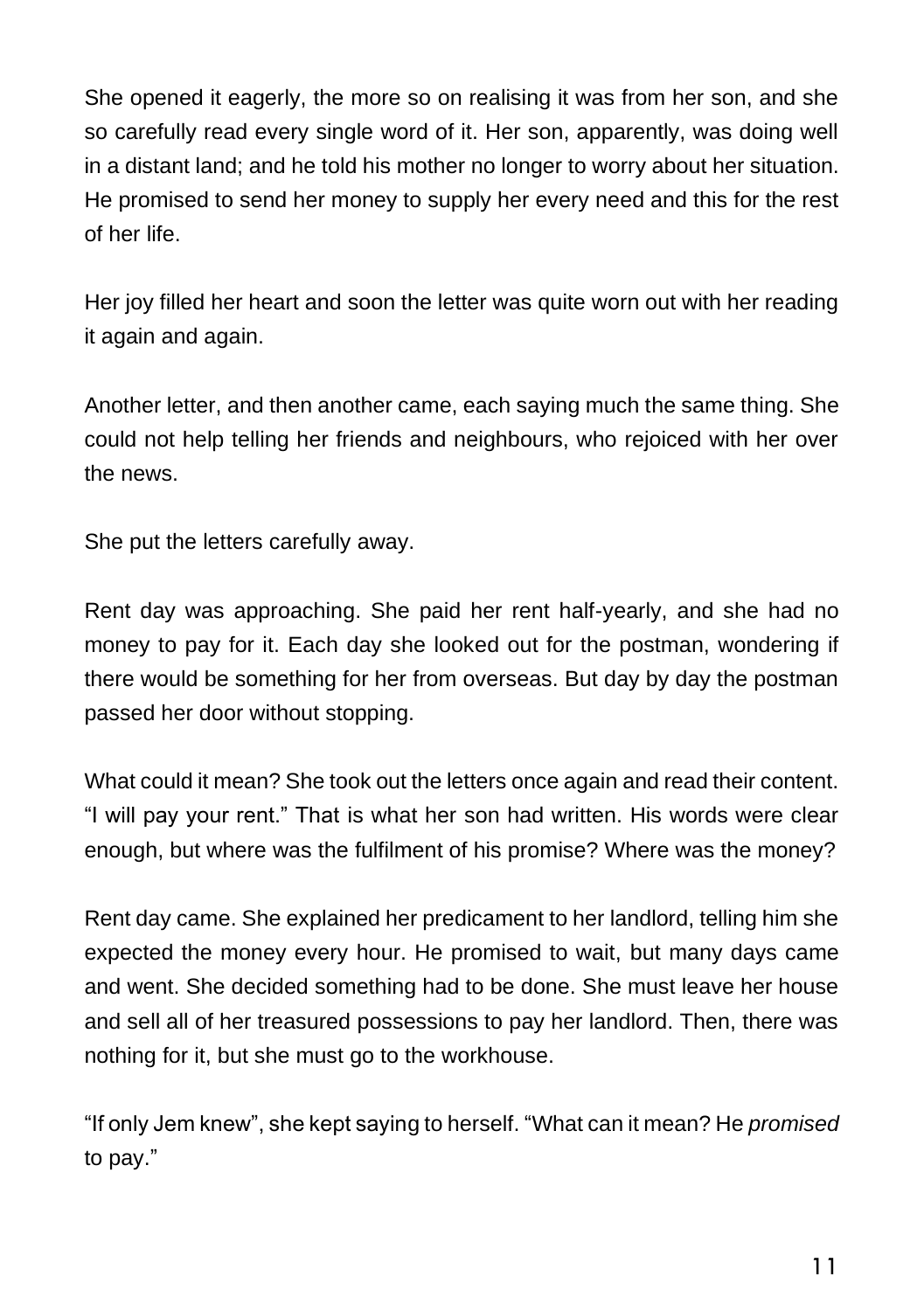A friend, hearing of her severe trouble, came to see her, and said to her: "I heard that your son promised to pay your rent."

"So he did", said the poor, desperate woman, "and I cannot think why he is not as good as his word."

"Have you still his letters?" her friend asked. "Will you let me see them?"

"Certainly", answered the poor woman; and she passed them over to her friend.

"Was there nothing at all in his second letter" the friend asked.

"Why, yes", said Janet, "there was a printed piece of paper – an advertisement or something. I saw it wasn't in my son's hand-writing, so I put it by and thought no more of it." Janet quickly found the paper. "Here it is", she said. "This is what was in the envelope. There was no money there, if that's what you are thinking."

Looking at it, her friend exclaimed, "Why, its all right! This is a Post Office Order, more than enough to pay your rent."

Together, they hurried to the Post Office. The Order was cashed at the Counter, and the money put into the old woman's hand.

"Oh", she exclaimed, "to think this money was at the Post office for me all the time, and I didn't realize it and I didn't claim it!"

She was relieved of all her fears; and never again did she feel the slightest concern or anxiety. She lived comfortably for the rest of her life, in the home that she loved.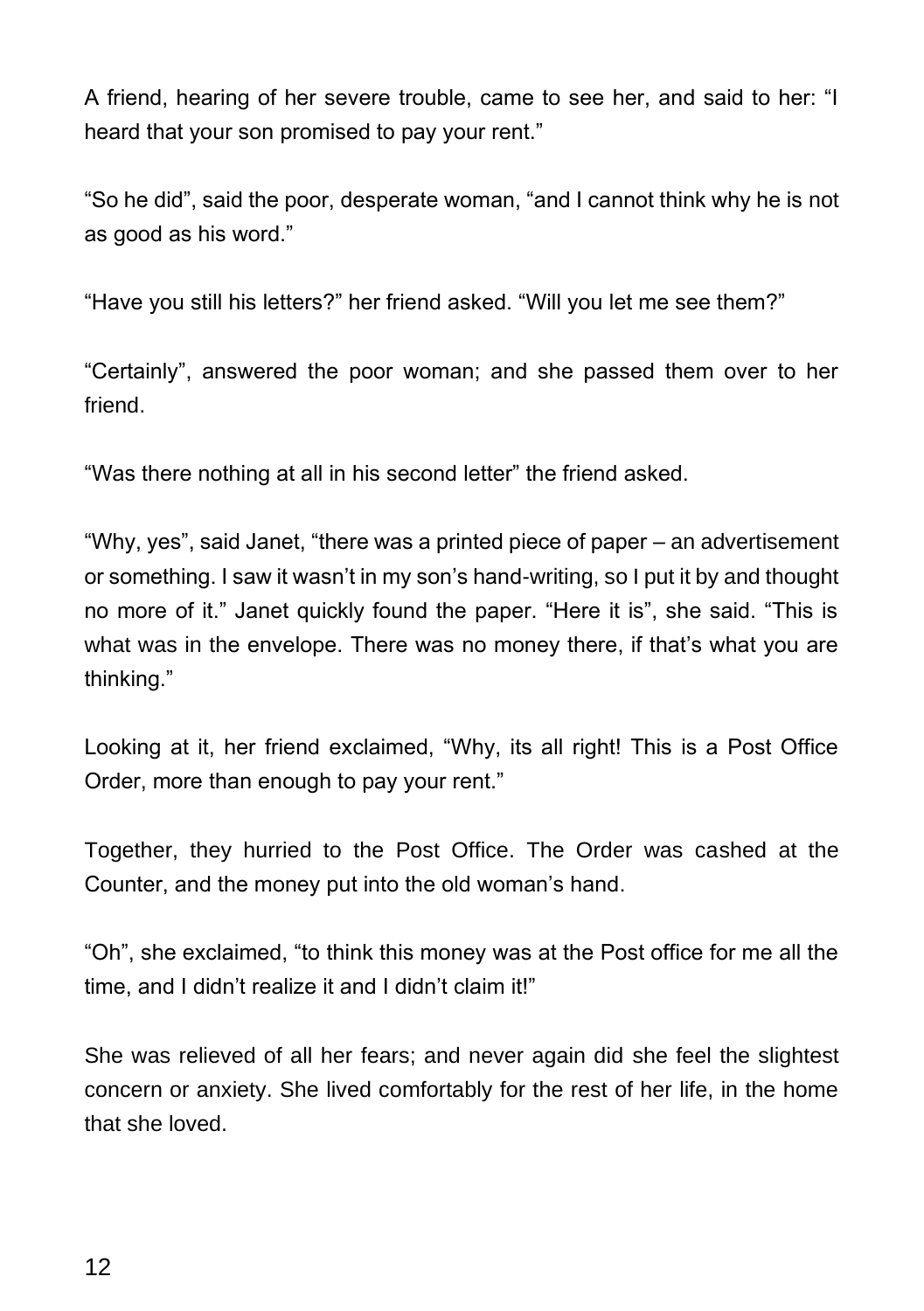God has promised to us "eternal life and this life is in His Son: he that hath the Son hath life." (1 John 5:10,11).

Do you understand that? Have you claimed this precious gift? Why delay any longer? Trust in God's Son. Present before God the lost sinner's plea. And rejoice that the Lord Jesus is able and willing to save to the uttermost.

## **POWERFUL, EFFECTIVE INTERCESSION**

Aeschylus was condemned to death by the Athenians and was about to be led to execution.

His brother Amyntas had signalised himself in the service of his country, and in a day of most illustrious victory, in a great measure obtained by him, he had lost his hand. He came into court just as his brother was condemned, and without saying anything exposed the stump of his arm from under his garment and held it up in their sight.

The historian tells us that when the judges saw this mark of suffering, they remembered what he had done, and for his sake discharged the guilty brother, whose life had been forfeited.

In like manner the wounded body of Christ, standing at God's right hand, pleads, if we may so speak, for His sinful and condemned brethren, and thus the guilty but sincere and humble penitent finds mercy when he approaches, through Christ, the throne of the Almighty.

### **THE ILLUMINATING SPIRIT OF GOD**

There was once a traveller who was called by his business to a small fishing town in Cornwall. He reached the place very late in the evening; but as it was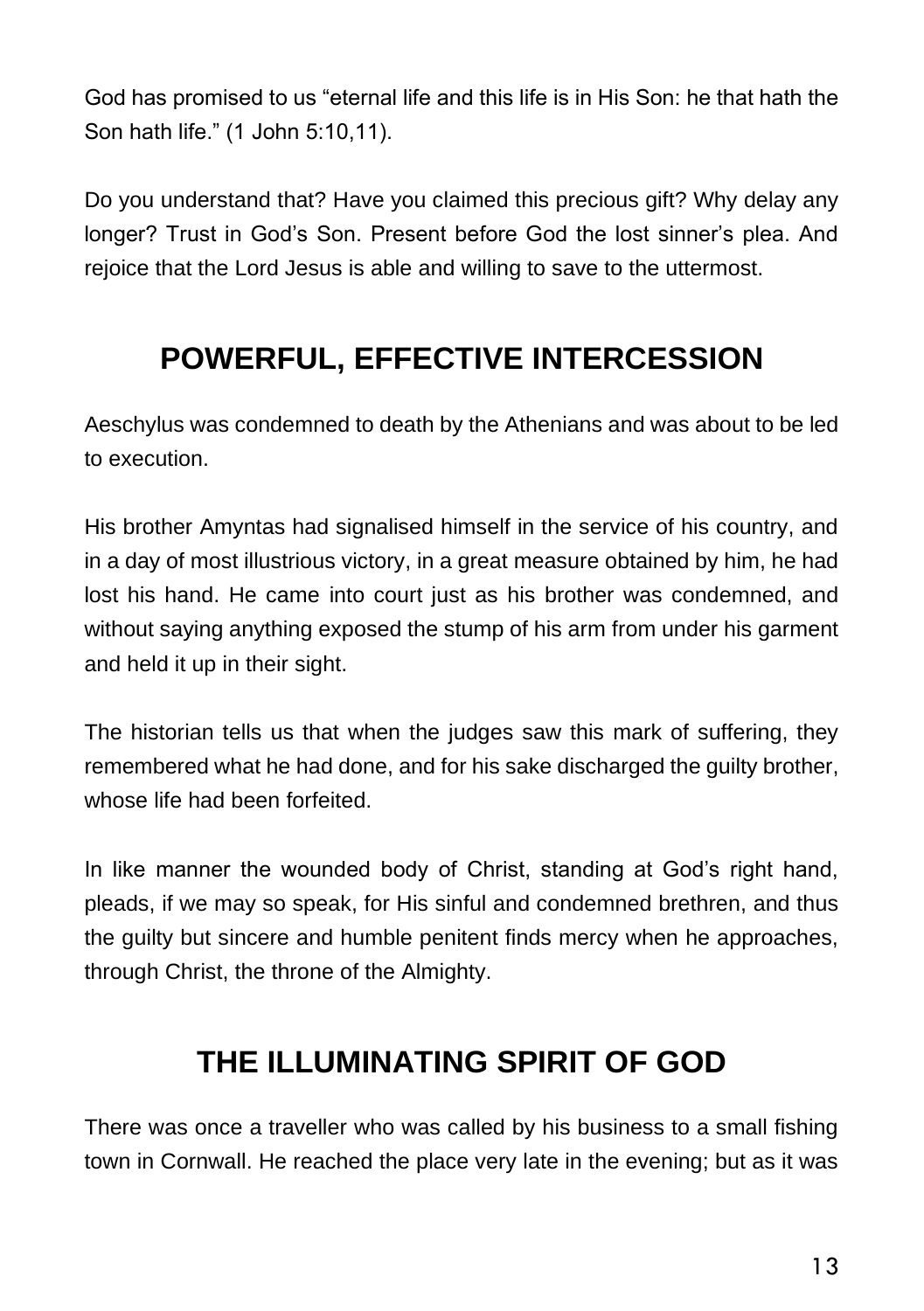a pleasant night, though very dark, he decided after supper to stroll through the town and to climb the steep hill on its farther side.

After pursuing the road for some distance, he determined to return. In the dim light he saw an open piece of ground. By crossing this, it seemed, he would lessen the distance by taking "a short cut."

He did so, and crossing the hill, he came to a wall at the farther side. "This," said he to himself, "is the boundary wall of the road, and I have only to cross it to be on the highway." He therefore got over, and he was surprised not to touch the ground with his feet. He was, however, about to let go his hold and drop down, when it occurred to him that perhaps it might be a little deeper than he thought, and that it would be wiser for him to retrace his footsteps and go back the way he came. He did so and reached his inn without further incident.

On the morrow, having transacted his business, he thought he would walk up the hill and see in the daylight the place where he turned back the night before. But what was his surprise to find that he had in the darkness crossed a field to the very edge of a cliff; that the wall he had thought to mark the road was really on the verge of a precipice; that where he had hung, imagining that the highway was only a couple of feet beneath, there was in reality a depth of hundreds of feet to the shore far below. Had he sprung lightly over as he had intended, or let go his grasp, he would have met with instant death! Thus the daylight revealed to him the danger in which he had unconciously been; and so does the illuminating power of the Holy Spirit make clear to the sinner the peril from which God has mercifully preserved him!

### **SALVATION IS OF THE LORD**

These words are true. I once heard a cry running through a country village. The people were hurrying hither and thither. Everyone looked anxious, all were asking the same question, "Has anyone seen the lost child?"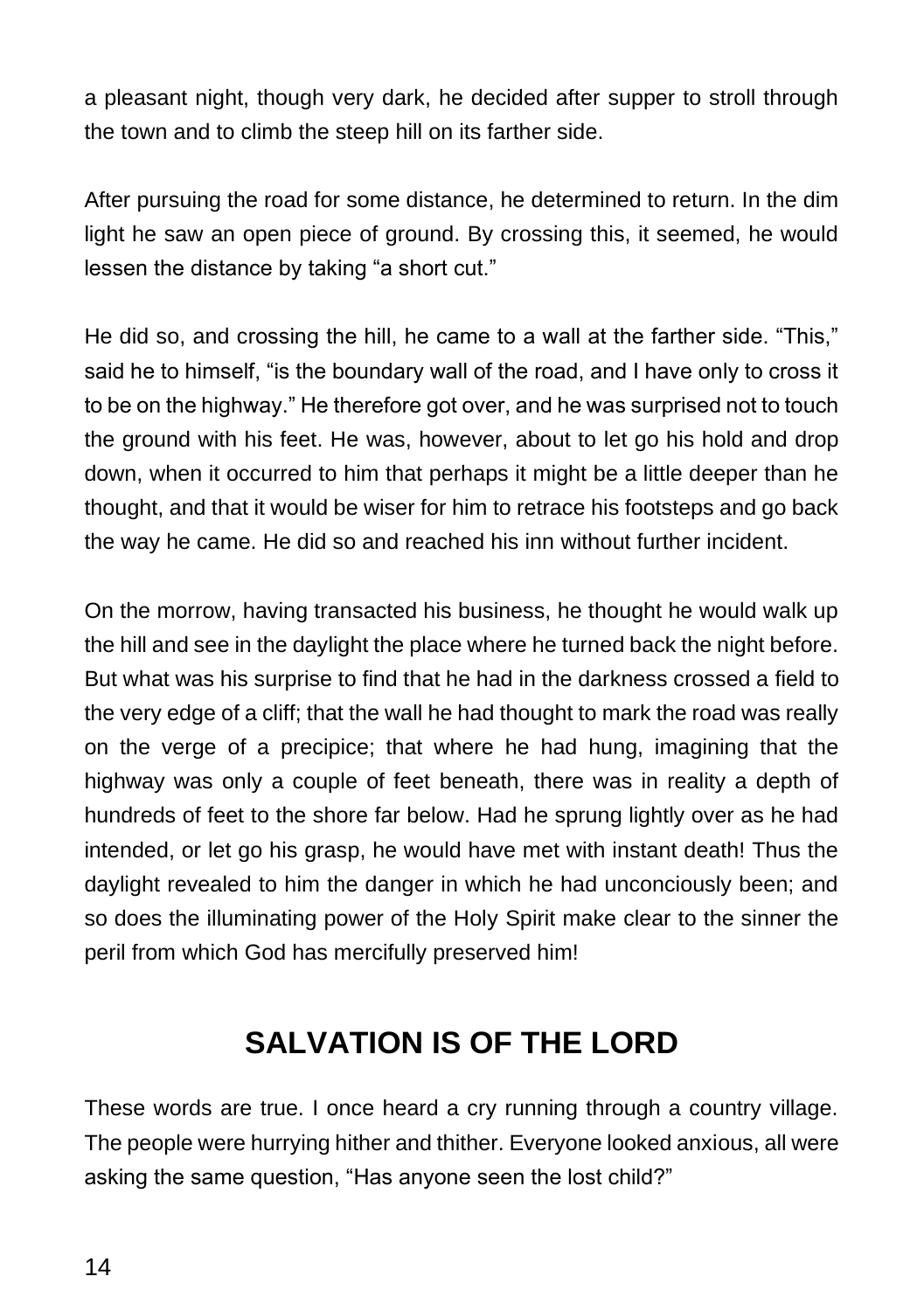A little boy was missing. He had ventured out of an open cottage door, and, it was supposed, he had wandered down the street. The mother was almost frantic. Every one knew what must be the danger of the little fellow left alone with no one to care for him.

Hours passed, and it was not until very late at night that he was found. A working man discovered him straying through the fields and took him to his own cottage and fed and cared for him. When, at last, he found out where the child's home was, he carried him back to the weeping mother.

What joy there was all through the little village that night! "The child is found!" they said. "The child is found!"

There are many wanderers today in the streets of our great cities – whether rich or poor it matters not – who need salvation of the Lord. To be without Christ is danger indeed.

Make sure, dear friend, that this SALVATION is in your possession; and then go out to seek other wanderers.

### **NO ESCAPE FROM THE JUDGEMENT**

When I was living in the North, I learned of a notorious unbeliever who was dying. He called his sister to his bedside and said, "I have just one dying request to make of you; will you do it?" "If it is in my power I will do it," she said. "But that will not do," replied the dying man. "Promise me that you will fulfil my last request." "Dear brother," said his sister, "you know that I love you, and would do anything for you! And if it is within the limits of my power, I will grant your last request."

With some difficulty the dying infidel raised himself on his elbow, while a shudder ran through his frame, and he said, "I want you to have me buried away out there, in that lonely point," carefully identifying the spot. "Dear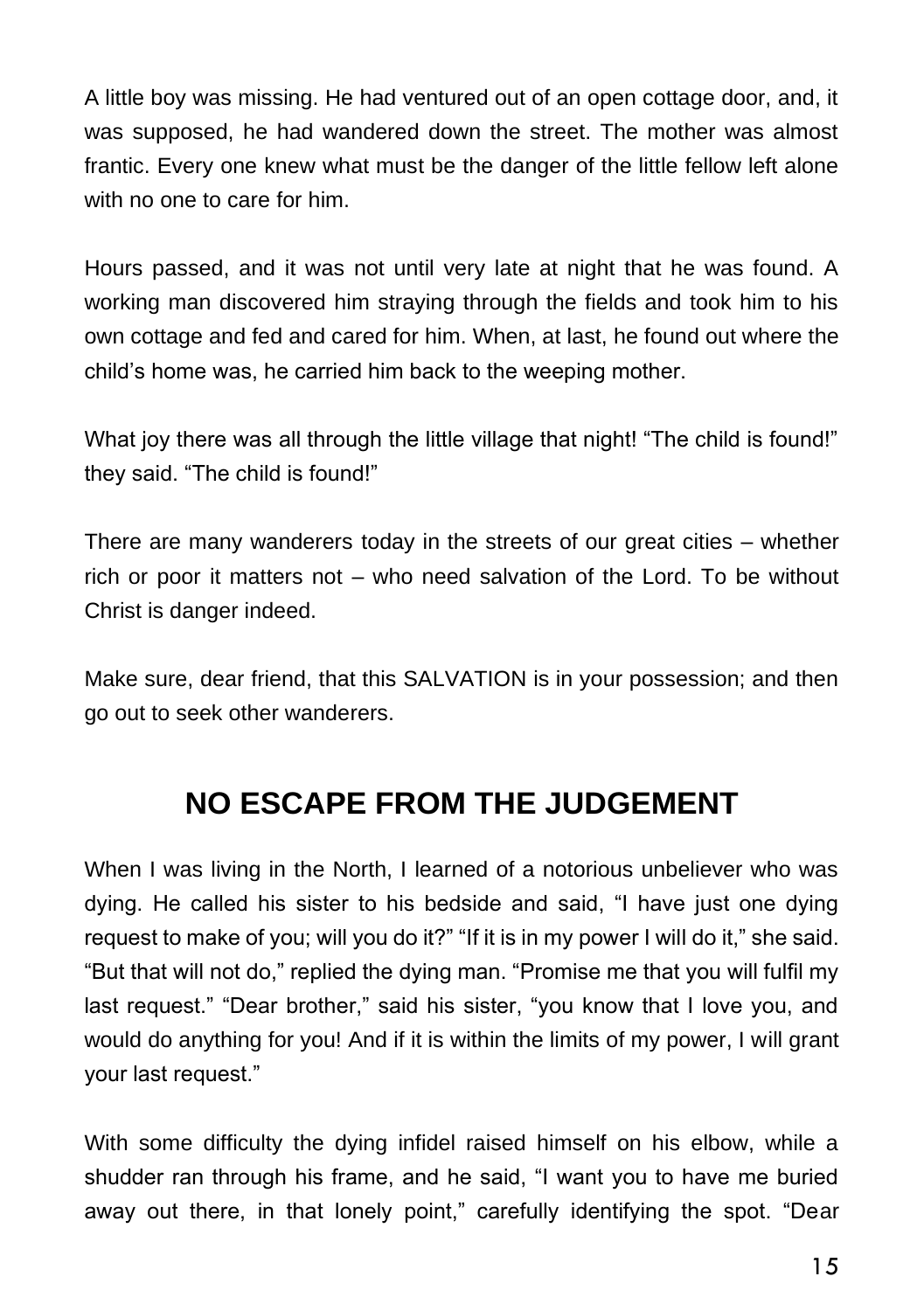brother," said the sister, "why be buried away in that lonely and desolate point, where nothing but the fierce wind and storms of winter can come near you? Why not be buried with the rest of the family in our own quiet spot in the cemetery ground?"

With a groan he raised himself a little higher in the bed, and sadly replied, "I want to be forgotten by God in the Judgement Day."

Dear friends, God cannot and will not forget. He will gather all the guilty and the guiltless before Him. We *must* all appear before the Judgement Seat of Christ.

## **THE NOBLE AND GLORIOUS ARMY OF THE REDEEMED**

It is a grand sight even on earth to look at an army of conquerors. I saw the troops come home from the Crimea, and watched miles of bright bayonets as regiment after regiment marched by; men who had fought at Alma and at Inkerman, men who had ridden in the death-ride at Balaklava, men who had lain in the freezing trenches before Sebastopol.

Hearts throbbed and eyes flashed as those conquerors went by. But what must be the sight in Heaven, when high and low, rich and poor, walk in one grand procession, bearing the palms of victory; of victory over sin, victory over self, victory over pride, and falsehood, and unbelief!

"Fling open wide the golden gates and let the victors in!"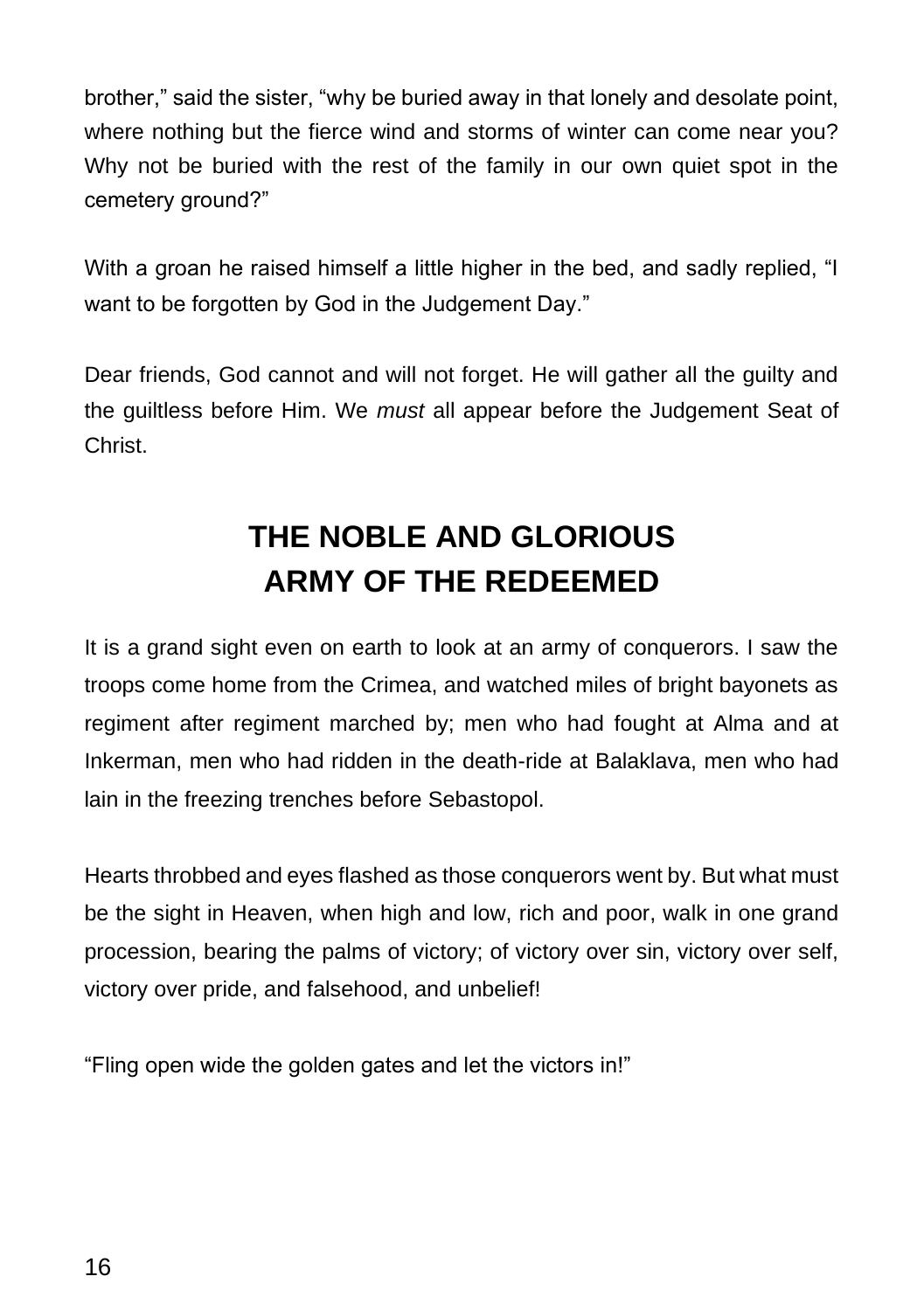## **BIBLE PLACE NAMES AND THEIR SIGNIFICANCE**

#### **Malcolm H. Watts**

In Christian circles, there are many Bible-readers but comparatively few Bible students. This is cause for real concern because, while there is truth upon the surface of God's Word, there are many hidden treasures which superficial and careless readers never discover.

The Lord Jesus taught the need to "search" the Scriptures, using a word which means "investigate" or "explore" (Jn. 5:39; cf Isa. 34:16), and, in the book of Acts, the Bereans are commended for doing just that: "they searched the scriptures daily" (Acts 17:11).

Real Bible study requires that we pay careful attention to detail. This includes noting the place where an incident occurs. It can be very significant. Allow me to illustrate.

The Lord Jesus began his public ministry at a "river" to show that He was the One to immerse people in the life-giving influences of the Holy Spirit (Matt. 3:13; cf. v.11); and, immediately afterwards, His presence in the "wilderness" drew attention to the condition of this world as spiritually barren and desolate (Matt. 4:1; cf. Isa. 41:19).

As a king, He sat upon a "mountain" to set forth his "Manifesto", in which He both identified His subjects and promulgated His laws (Matt. 5: 1; cf. Ps. 2:6). "When the Saviour ascended the mount", remarks Arthur Pink, "He was elevated above the common level, and did, in symbolic action, take His place upon the Throne."

Often He taught by the "sea-side" because the sea was an emblem of the multitudes and His message was for all peoples (Matt. 13:1; cf. Rev. 17:5). He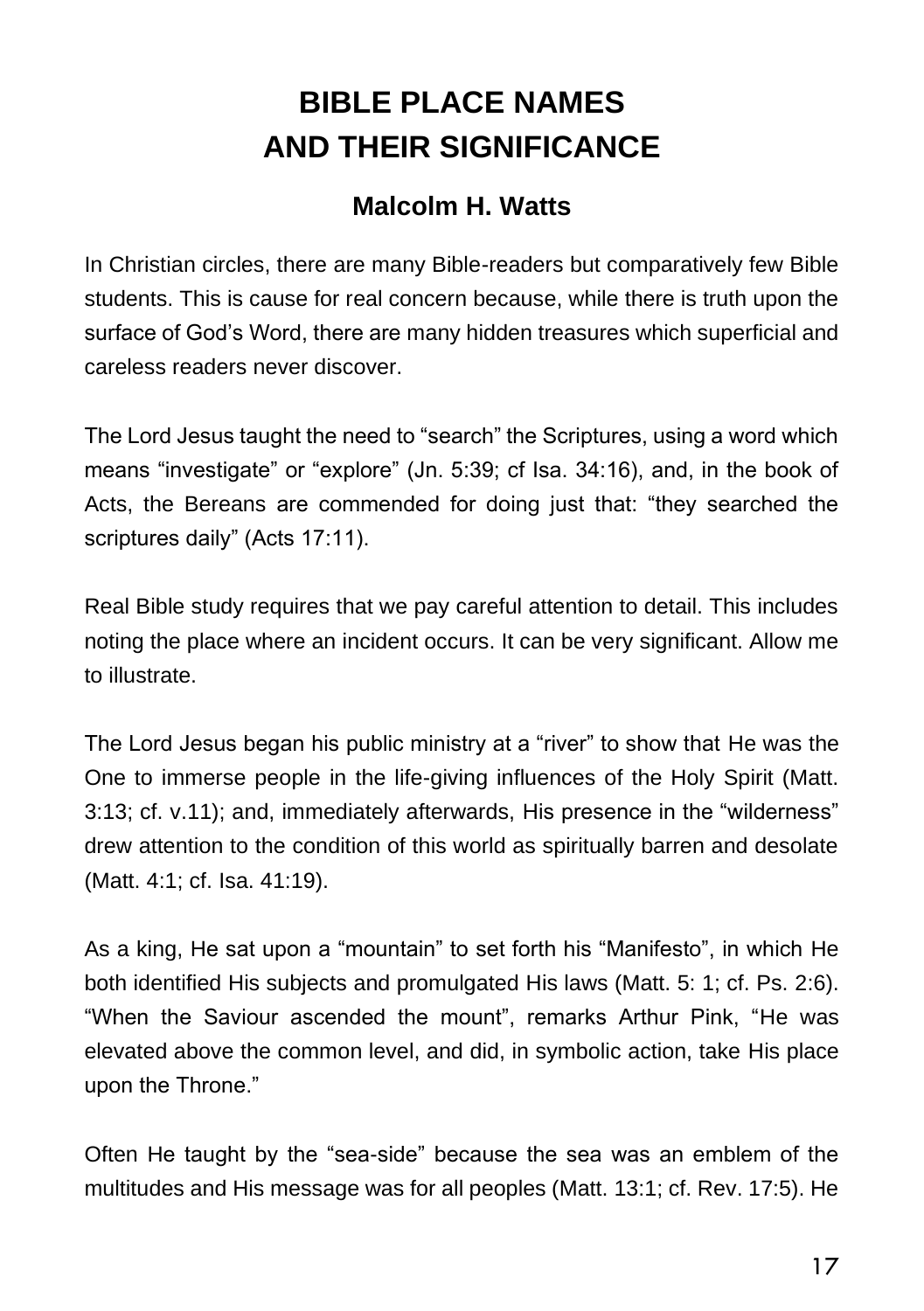did, however, reserve more intimate discoveries of truth for His believing brethren, in the "house" (Matt. 13:36; cf. v.11).

Appropriately and significantly, He was at a "well" when He spoke to the Samaritan woman about His ability to supply living water (Jn. 4:6). As Ernst Wilhelm Hengstenberg, the distinguished German commentator, observes: "It was surely not by chance that Jesus seated himself directly on Jacob's well. In a spiritual sense, He was himself the well of Jacob; and that He had this in mind is shown by verse 10."

He instituted the Lord's Supper in an "upper room" (Mk. 14:15). Repeated mention of that place in the Gospels suggests its spiritual importance. But what idea is it meant to convey? Surely, as Bishop Reynolds has written, that "our thoughts and affections, while conversant about these mysteries, should not lie grovelling on the earth, but should be raised unto high and noble contemplations."

At the very end, how remarkable that both Christ's suffering and his sepulchre were in a "garden" (Jn. 18:1; 19:41). Under the axe of divine Judgment, He was cut down in the midst of life, but miraculously, after lying prostrate for three days, He rose again to astonishing glory; and now, to every believer, He is "the tree of life", changing death into "paradise", the "royal garden" (Lk. 23:43; Rev. 2:7).

These details are all too often overlooked, as are the names given to Bible places. God, in his providence, has overruled the naming of many places to make them spiritually significant; and the Holy Spirit has drawn our attention to this by interpreting some of them for us.

For example, Scripture says that the blind beggar was told to wash in "the pool of Siloam (which is by interpretation, Sent)" (Jn. 9:7). Why is the meaning given? It is simply because there is in that name something significantly prophetic of Christ and his mission. It bears witness to Him as "sent" by the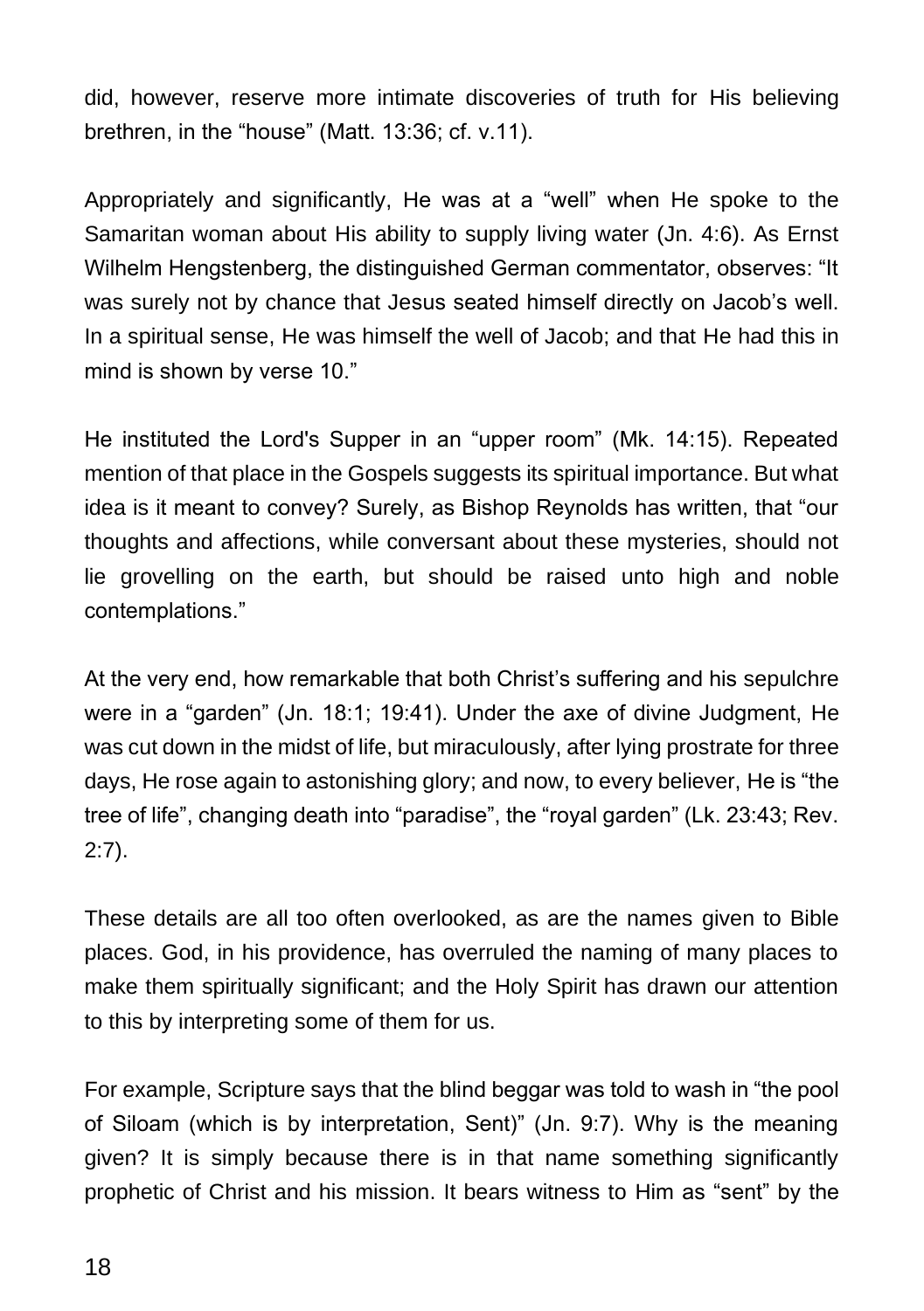Father, to be the fountain of life for poor sinners (Jn. 7:28,29; Rev. 1:5). This is the key to a fascinating study.

"Bethlehem" literally means "house of bread", and there Christ was born, "the bread of God ... which cometh down from heaven" (Matt. 2:1; Jn 6:33). He alone can satisfy man's deepest need.

"Nazareth", "town of branches", was where the Lord, "the righteous branch", grew up (Jer. 23:5,6; Matt. 2:23; Lk. 4:16). Under his shadow, there is not only provision but also protection (Song of Solomon 2:3).

"Capernaum" is "city of consolation". After His rejection at Nazareth, the Lord went there (Lk. 4:31) and, in that city area, He spent the best part of the next three years, preaching the gospel (Matt 4:13-16). However sinful and wretched men are, the gospel holds out to them the promise of "everlasting consolation" (2 Thess. 2:16; Heb. 6:18).

"Bethsaida", when translated, reads "house of fishing." Andrew, Peter and Philip came from this town which was close to the sea of Tiberius (Jn. 1:43,44). They became, by his appointment, "fishers of men." It was then their business to tell out the gospel and draw men to the Saviour. As Jesus said, "From henceforth ye shall catch men" (Lk. 5:10; cf. Matt. 4:18-22).

"Cana" has the lovely name, "place of rest." It was the scene of Christ's first miracle, the place where He turned water into wine (Jn 2:11). Mary said to the servants: "Whatsoever he saith unto you, do it" (v.5). They were prepared to trust Him, and all was well. Scripture declares our Saviour to be the true "restgiver", and "we which have believed do enter into rest" (Matt. 11:28,29; Heb. 4:3).

"Bethphage" means "house of unripe figs", reminding us of how Christ, in this vicinity, cursed the barren fig tree, symbol of unbelieving Israel (Matt. 21: 1, 18ff; cf. Hos. 9: 10). "He that believeth not the Son shall not see life; but the wrath of God abideth on him" (Jn. 3:36).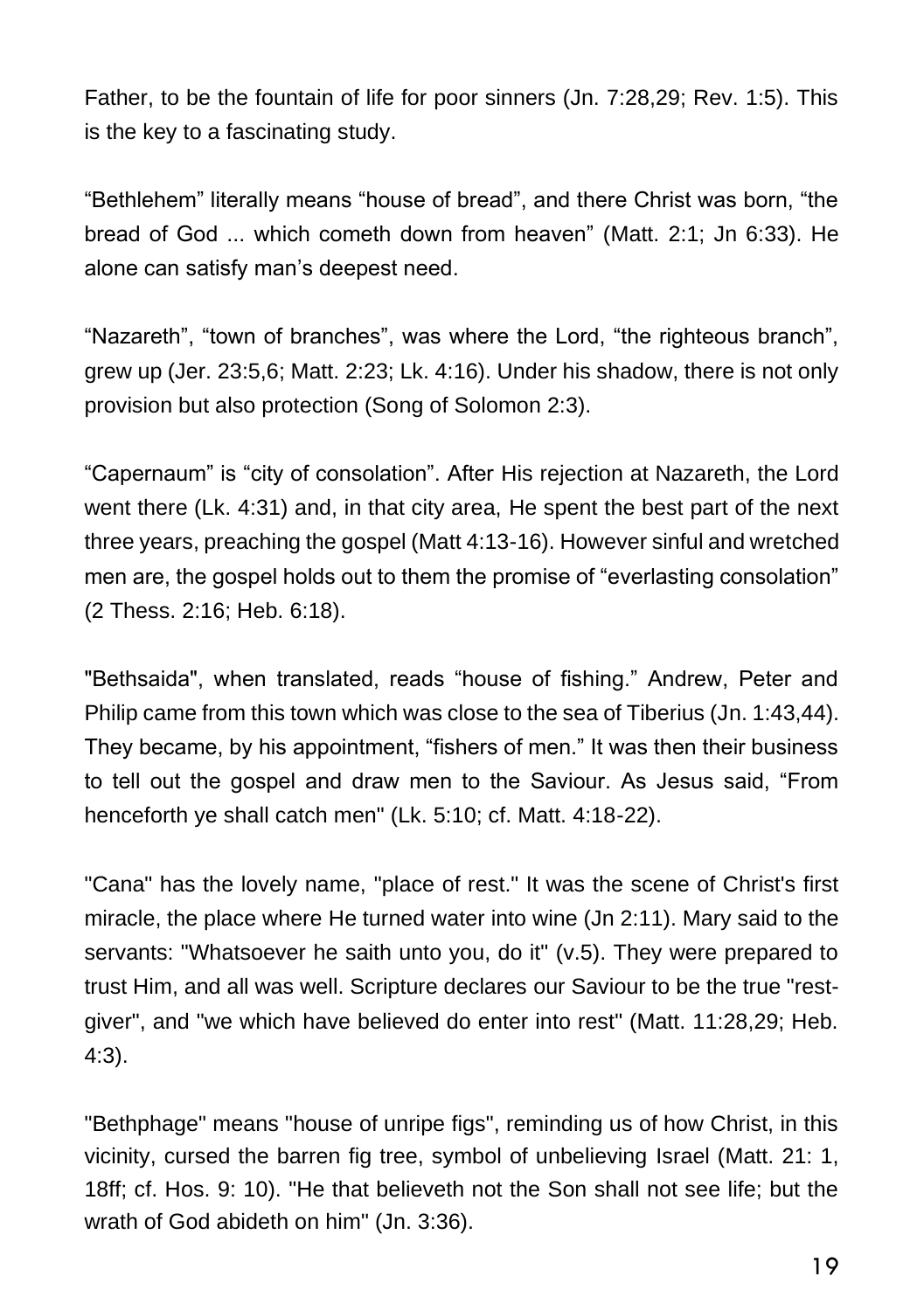"Jerusalem", as is well known, means "foundation of peace." Our Lord's death for us outside Jerusalem's walls has established everlasting peace with God. "(He) made peace through the blood of his cross" (Col. 1:20; cf. Isa. 53:5).

In our thoughts, it would be profitable to wander around this city. We could then follow the Lord over "the brook Cedron", "the black brook", recalling how it represents his sufferings (Jn. 18:2). "He shall drink of the brook in the way: therefore shall he lift up the head" (Ps. 110:7). We could also go after him into "the garden of Gethsemane", "the garden of the wine-press", to witness His agony when, in the winepress of the wrath of God, "it pleased the Lord to bruise him" (Matt. 26:36; cf. Isa. 53:10; Rev. 19:15). We could eventually visit "Calvary" (in Aramaic, Golgotha), "the place of the skull", so called from the skulls of condemned men which remained there after the executions. Truly, "he made his grave with the wicked… and he was numbered with the transgressors" (Isa. 53:9,12).

Wonder of all wonders this - he died in the place and for the sake of sinful men!

*Stretched on the cross, the Saviour dies! Hark! his expiring groans arise: See from his hands, his feet, his side, Runs down the sacred crimson tide!* 

*Can I survey this scene of woe, Where mingling grief and wonder flow; And yet my heart unmoved remain, Insensible to love or pain?* 

*Come, dearest Lord! thy grace impart! To warm this cold, this barren heart, Till all its powers and passions move In melting grief and ardent love.*  Anne Steele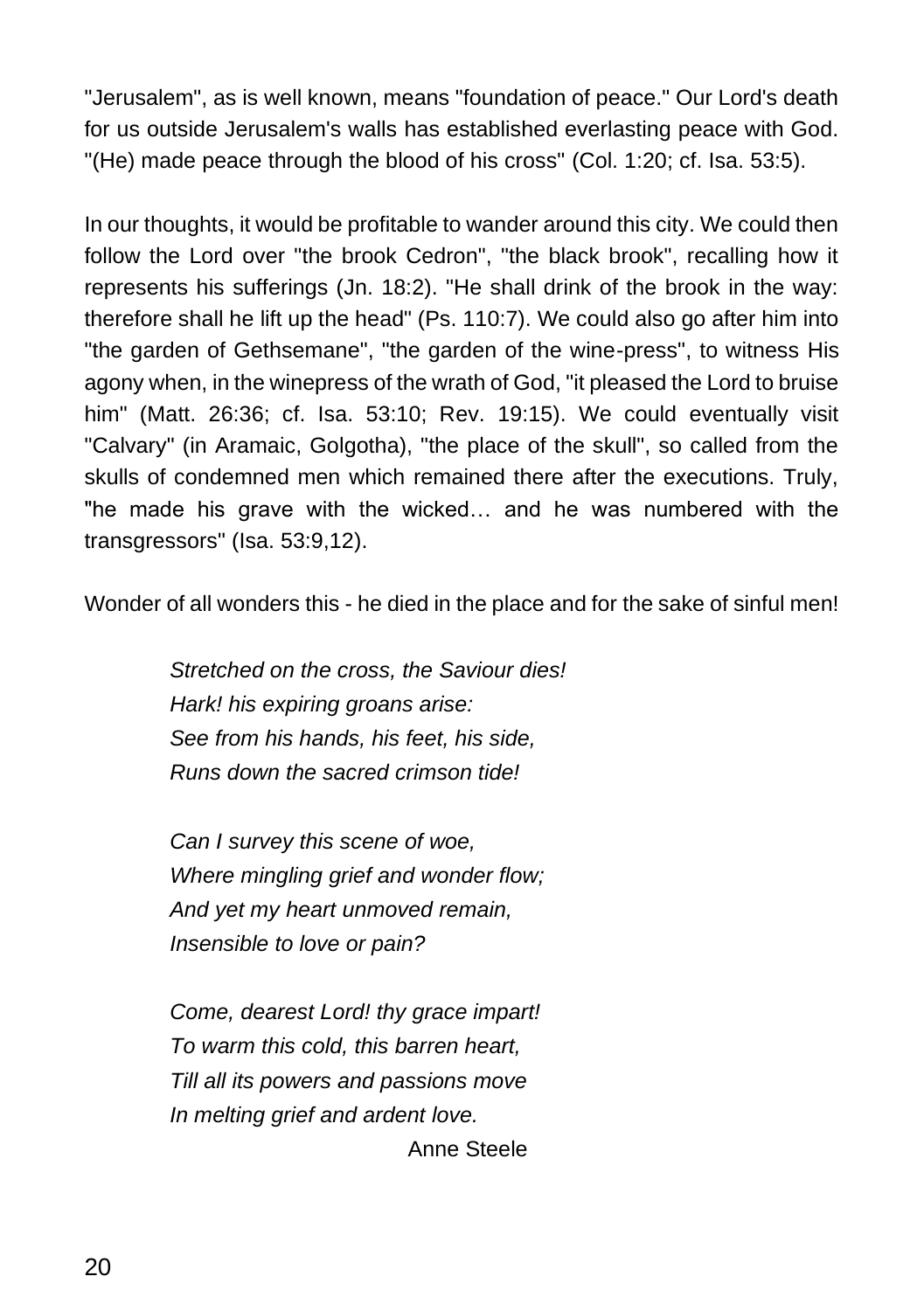Precious as Calvary is to every believer, we will stay no longer there. The crucified One, risen from the dead, led his disciples out to the eastern slopes of the Mount of Olives, to "Bethany", "the house of palm dates" (Lk. 24:50). From thence He ascended into heaven. Bethany was so named from the palm trees around it. But, in Scripture, "palms" represent the joy of victory (Jn. 12:13; Rev. 7:9). Christ has overcome for us sin, death, and all the powers of hell, and now he lives for ever to reign as the Head and Guardian of his church.

"Thanks be to God, which giveth us the victory through our Lord Jesus Christ" (1 Cor. 15:58). The Bible is the most wonderful book the world has ever seen. All who prayerfully study it will find nuggets of gold surpassing the gold of Ophir.

### **Guards for the Soul**

*(adapted from a communion sermon on the Song of Solomon 2:8-12, attributed to Samuel Rutherford).*

Now, if you ask for a guard to watch the soul, take the following:

The first soldier that should be set in the very entrance to your soul is, "*The fear of God*." See how excellently "fearing God" and "running away from evil" are joined together, as cause and effect.

The second soldier to set at the door of your soul is, "*sober-mindedness and temperance*." Noah and Lot forgot these, and therefore they fell asleep. This sober-mindedness is modest and wise conduct, in enjoying of the pleasures of this life. "Be sober, be vigilant; because your adversary the devil, as a roaring lion, walketh about, seeking whom he may devour" (1 Peter 5:8).

The third soldier is that virtue which Solomon calls "*discretion*". Let it be in front of the door to test what guests come into the soul, what thoughts enter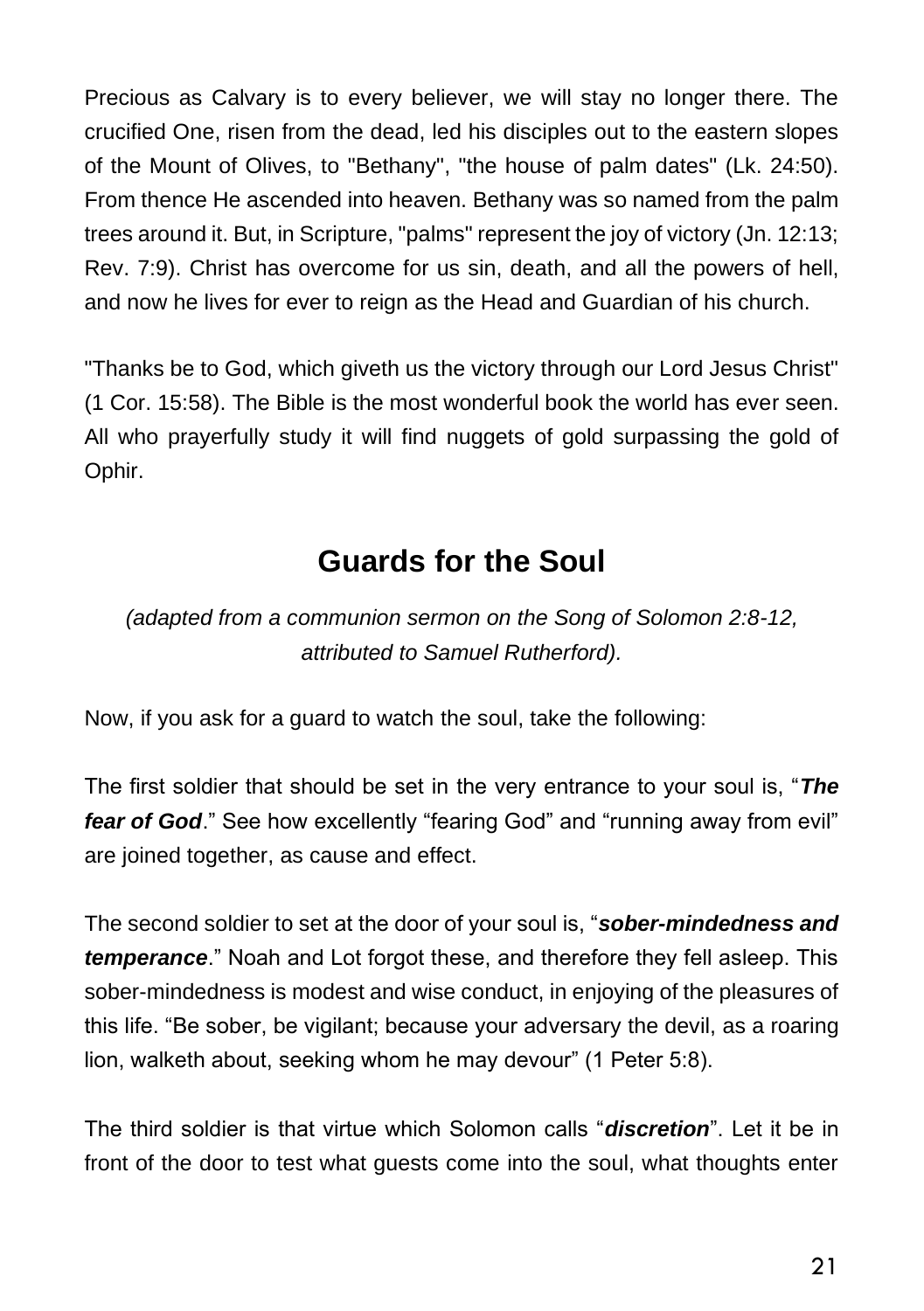in. "Try the spirits whether they are of God." (1 John 4:1) One devil is like another devil, and when we think we are keeping out one, another rushes in.

The fourth soldier is "*suspicion and fear of our own ways*", which should keep us awake. "Happy is the man that feareth alway" (Proverbs 28:14). Paul says, "Watch thou in all things," (2 Timothy 4:5); even in the things of this life, in bringing a cup to our lips, in putting a bite in our mouth, or setting soup at the table, we should watch. If that seems to be but a trivial business, remember that the devil entered into Judas with soup; it is to make us careful between the hand and the mouth, to look at our own behaviour. To speak two words of pity to a friend seems a small matter; yet when Peter told our Lord to pity Himself, he was the devil's agent (Matthew 16:22-23). Never believe well of yourself, nor of the old man within you. Let no man excuse his own word, or approve his own heart, "for the heart is deceitful above all things, and desperately wicked, who can know it?" (Jeremiah 17: 9).

The fifth soldier that stands at the door of the heart is "*meditation on death*". Let this meditation stand on the threshold. Why did Jerusalem come down wonderfully (Lamentations 1:9)? She came down because she remembered not her last end. If men would remember Christ, and that death and judgment come in the night as a thief, they would have their hand always on the door latch, and stand behind the door, watching until the Lord should knock. "Blessed is that servant, whom his lord when he cometh shall find so doing" (Matthew 24:46).

The sixth soldier that keeps the soul always alert, is a continual "*practice of good, and walking with God*". Moving, walking, and serious business stop men falling asleep. Only be completely honest with God, walking with Him in sincerity and truth, considering His mercy, justice, kindness, and power. Remember the great work of your salvation, the keeping of an immortal soul, the gaining or losing of Christ.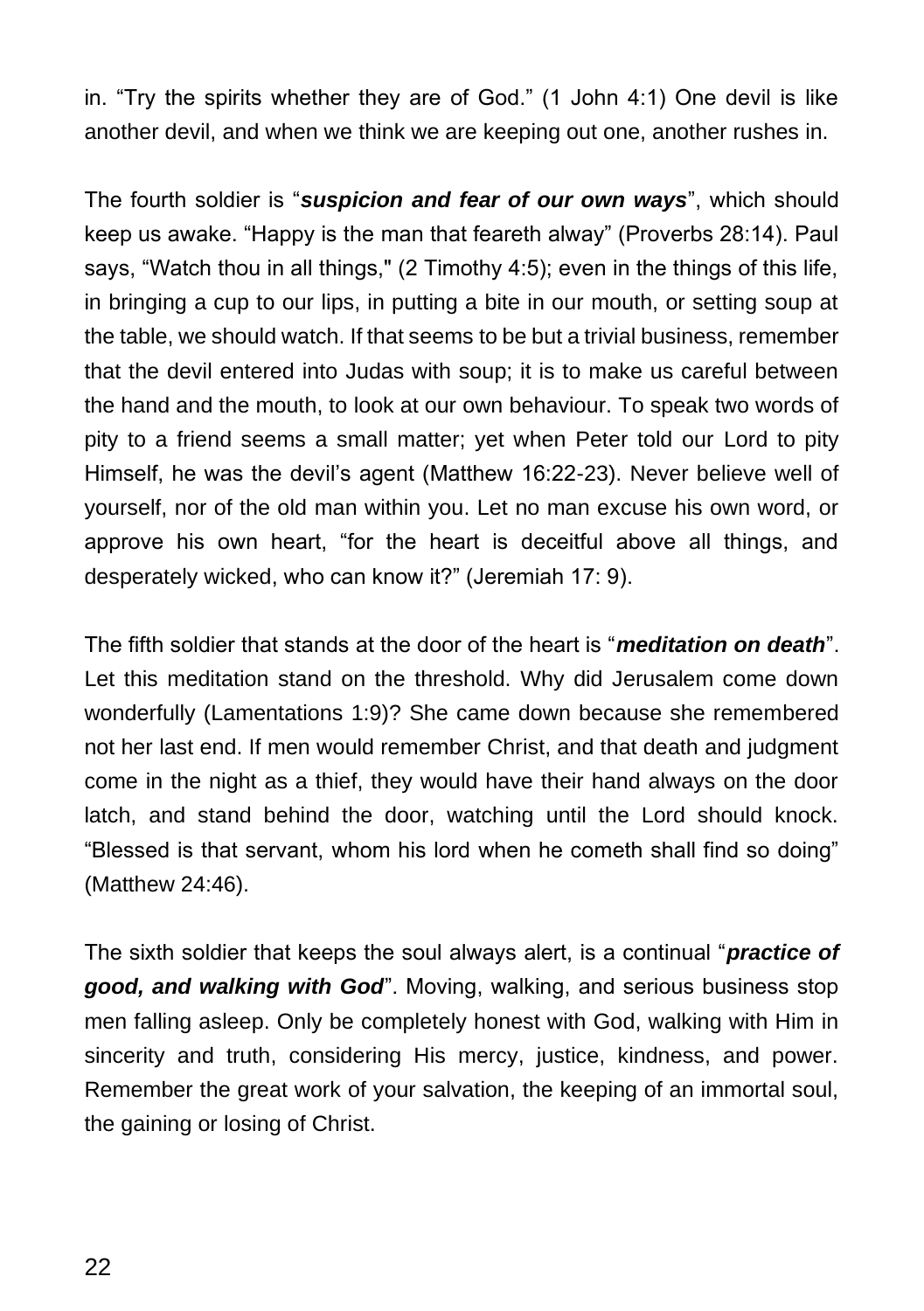The seventh soldier, and last man of the guard, that I shall mention is "*faith*", which tells us of the particular passages of heaven, hell and judgment, and of the tricks and devices of the roaring lion (Ephesians 6:11).

These are like Solomon's valiant men that watch about his bed (Song 3:7). They are the graces of God that keep Christ in the soul.

*Submitted by Richard W*

### **EPILOGUE**

#### **Building in Silence**

1 Kings, chapter 6, tells us about the house that Solomon built for the Lord. Verse 7 of that chapter tells us that it was built of stone. Nothing unusual there; but what is unusual and interesting is that, while under construction, not a hammer, nor axe, nor any tool of iron, was heard in the house.

Put on your hard-hat, lace up your safety-boots, and go to a building-site today. Stop and listen to the noise. If we could go back in time and step onto the building site of St. Paul's Cathedral - founded AD 604, then rebuilt in the late 17th century – there can be no doubt that it would have been very noisy, even though the workmen were not using modern power-tools. We all know that building-work is noisy.

A hammer hitting a chisel, a masonry-saw cutting through stone, and almost everything done in construction makes a noise. In the case of Solomon's Temple, of course, it was not just four walls with a simple roof. Read and consider the detailed and elaborate description of this temple given to us in I Kings 6.

Yet verse 7 clearly states that it was built in silence, with stones "made ready" before they were brought to the site. There is no way of estimating how many